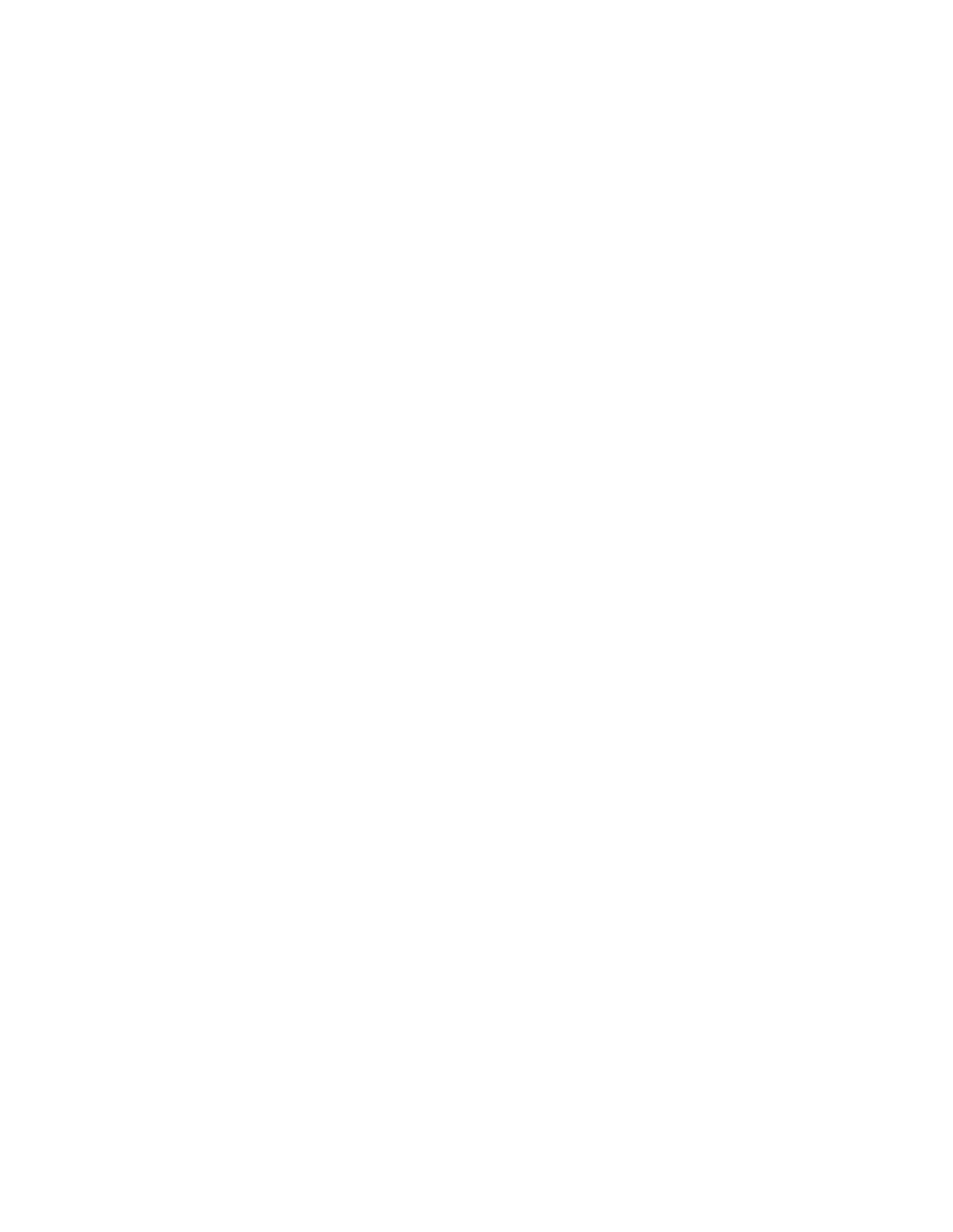### SUBHARMONICS AND HOMOCLINICS FOR A CLASS OF HAMILTONIAN-LIKE EQUATIONS

#### PERCY D. MAKITA

Abstract. We study the existence of periodic and homoclinic solutions for a class of non-autonomous second order advanced-delayed differential equations of the type

$$
\ddot{u}(t) + f_0(t, u(t)) = \sum_{i=1}^N \left[ f_i(t, u(t + \tau_i) - u(t)) - f_i(t - \tau_i, u(t) - u(t - \tau_i)) \right].
$$

We prove, under some growth conditions on the non-linearities, the existence of non-constant periodic solutions with period any given positive integer. Using very simple arguments, the existence of a non-trivial homoclinic solution is also established. This homoclinic is obtained as the limit of subharmonics as the period goes to infinity. An application to the existence of periodic and homoclinic travelling waves in an infinite lattice of partciles with N -nearestneighbour interaction and on-site potential is given.

#### 1. STATEMENT OF THE RESULTS

This note is concerned with the study of second order advanced-delayed ordinary differential equations of the form:

(1.1) 
$$
\ddot{u} + f_0(t, u) = \sum_{i=1}^{N} \left[ f_i(t, A_{\tau_i} u) - f_i(t - \tau_i, A_{\tau_i}^* u) \right], t \in \mathbb{R},
$$

where  $f_0, f_1, \ldots, f_N \in C(\mathbb{R}^2)$  and  $\tau_1, \ldots, \tau_N > 0$ , with  $N \geq 1$ . For  $\tau > 0$ , the forward and backward-difference operators  $A_\tau$  and  $A_\tau^*$  are defined by

(1.2) 
$$
A_{\tau}u(t) = u(t + \tau) - u(t) = A_{\tau}^*u(t + \tau).
$$

The study of this class of ordinary differential equations is motivated both by [8] and [3]. In the former paper, D. Smets proved the existence of multibump type solutions for travelling waves in non-autonomous infinite lattices with nearest-neighbour interaction, without on-site potential. In [3], the author studied travelling waves in autonomous infinite lattices with nearest- neighbour interaction and on-site potential. Those travelling waves are solutions of an equation of the type (1.1), with  $N = 1 = \tau_1$  and autonomous non-linearities. Roughly speaking the results of [3] say that there exist periodic solutions of any given period with relatively high speed provided the non-linearities satisfy some growth condition at infinity, and that, when the non-linearities satisfy some global growth condition, there exist non-trivial homoclinic solutions emanating from the origin of any given speed.

The aim of this note is to give some generalizations of the results obtained in [3]. A solution u of (1.1) is said to be periodic, say with period  $k > 0$ , if  $u(\cdot + k) = u(\cdot)$ . Suppose (1.1) possesses a stationary solution  $u_0$ . A solution  $u \neq u_0$  is said to be

Date: September 1, 2009.

<sup>2000</sup> Mathematics Subject Classification. 34C25, 34C37, 37K60.

Key words and phrases. Advanced-delayed differential equations, critical point theory, periodic and homoclinic solutions.

Supported by the KLAUS TSCHIRA STIFTUNG through the International Max-Planck Research School in "Mathematics in the Sciences".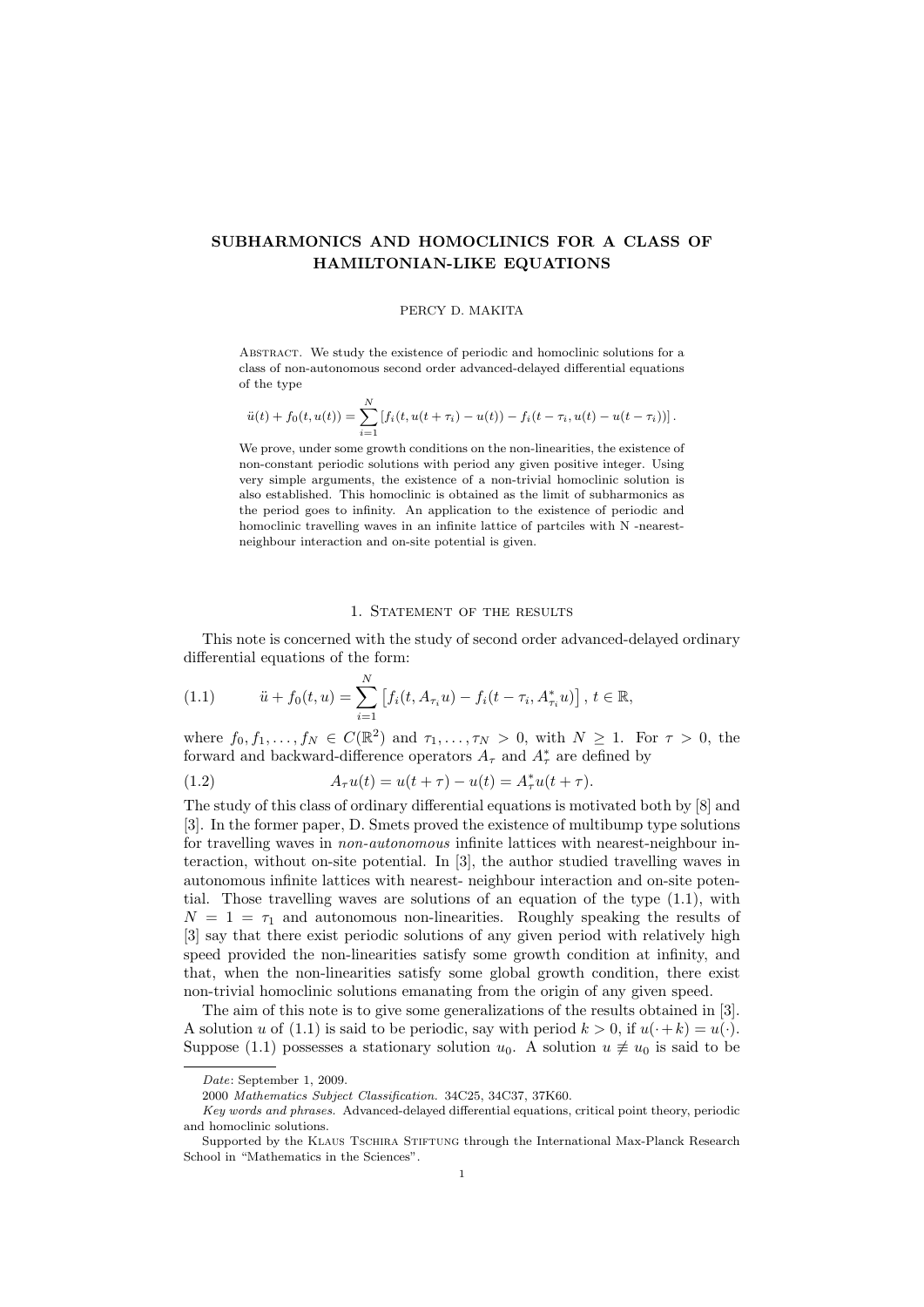homoclinic to  $u_0$  if  $u(\pm\infty) = u_0$  and  $\dot{u}(\pm\infty) = 0$ , where the notation  $u(\infty)$  stands for the limit of  $u$  at infinity, etc.

*Statements of the results.* Given an  $f \in \{f_0, f_1, \ldots, f_N\}$ , we set

$$
\mathcal{P}f(t,x) = \int_0^x f(t,z)dz.
$$

We shall consider non-linearities  $f_0, \ldots, f_N$  of the type

(A.0)  $f_i(x) = \alpha_i(t)x + g_i(t, x)$  for  $i = 0, 1, ..., N$ ,

where the  $g_i$ 's satisfy either

- (A.1)  $g_i(t, x) = o(x)$  as  $x \to 0$ , uniformly in t, and
- (A.2)  $\mathcal{P}g_i \geq 0$  and there are constants  $\beta > 2, r_0 > 0$  such that

$$
0 < \beta \mathcal{P} g_i(\cdot, x) \le x g_i(\cdot, x) \text{ for } |x| \ge r_0,
$$

or

(A.3) there is a constant  $\beta > 2$  such that

$$
0 < \beta \mathcal{P}g_i(\cdot, x) \le xg_i(\cdot, x) \text{ for } x \ne 0.
$$

Clearly,  $(A.3)$  and the periodicity imply  $(A.1)$ , and  $(A.2)$  implies that

(A.4) there are constants  $a_0, a_1 > 0$  such that

$$
g_i(\cdot, x) \ge a_0 |x|^{\beta} - a_1 \text{ for all } x.
$$

We shall denote by  $\mathbb{T}, C(\mathbb{T})$  and  $C(\mathbb{T} \times \mathbb{R})$  the unit circle, the space of 1-periodic continuous functions and the space of continuous functions in two variables which are 1-periodic in the first variable, respectively. Given a real-valued function  $\alpha$ , we denote by  $\alpha^+$  and  $\alpha^-$  its positive and negative part, respectively, i.e.  $\alpha^+$  =  $\max(0, \alpha)$  and  $\alpha^- = -\min(0, \alpha)$ .

Let  $c_0 \geq 0$  be given by

(1.3) 
$$
c_0^2 = \begin{cases} 0 & \text{if } 4 \sum_{i=1}^N ||\alpha_i^+||_{L^\infty} < \min \omega < \infty \\ \sum_{i=1}^N \tau_i ||\alpha_i^+||_{L^\infty} & \text{if } 0 \le \min \omega \le 4 \sum_{i=1}^N ||\alpha_i^+||_{L^\infty} \end{cases}
$$

The main results of this note are the following

**Theorem 1.1.** Let  $f_0, f_1, \ldots, f_N \in C(\mathbb{T} \times \mathbb{R})$  be given by  $(A.0)$ , with  $\alpha_0 \equiv 0$ , and such that the  $g_i$ 's satisfy  $(A.1), (A.2)$ . Suppose in addition that  $c_0 < 1$ . Then, for any positive interger k, and every  $\tau_1, \ldots, \tau_N > 0$ , (1.1) possesses a non-constant k-periodic solution.

.

**Theorem 1.2.** Let  $f_0, f_1, \ldots, f_N \in C(\mathbb{T} \times \mathbb{R})$  be given by  $(A.0)$ . Suppose  $\omega \equiv$  $-\alpha_0 > 0$ , and the  $g_i$ 's satisfy  $(A.1), (A.3)$ . If  $c_0 < 1$ , then, for every  $\tau_1, \ldots, \tau_N > 0$ , (1.1) possesses a non-trivial homoclinic solution emanating from the origin.

*Remark.* Theorem 1.1 and 1.2 hold also true when some of the  $\alpha_i$ 's or  $g_i$ 's are time-independent, or when some of the  $g_i$ 's are identically equal to zero. When all the  $f_i$ 's are time independent, the period k in Theorem 1.1 is allowed to take any positive real value.

Equation (1.1) can be interpreted as the Euler-Lagrange equation of the functional

(1.4) 
$$
\Phi(u) = \int_{\mathcal{T}} \left[ \frac{1}{2} \dot{u}^2 - \mathcal{P} f_0(t, u) - \sum_{i=1}^{N} \mathcal{P} f_i(t, A_{\tau_i} u) \right],
$$

on some appropriate Hilbert space, where  $\mathcal{T} \subseteq \mathbb{R}$ . When dealing with periodic solutions, say with period  $k \in \mathbb{N}$ , we shall take as T a segment of length k, and shall denote the functional (1.4) by  $\Phi_k$ . In that case the natural space to work on is the space  $H_k^1$  of k-periodic functions  $u : \mathbb{R} \to \mathbb{R}$  whose restriction to  $[0, k]$  belong to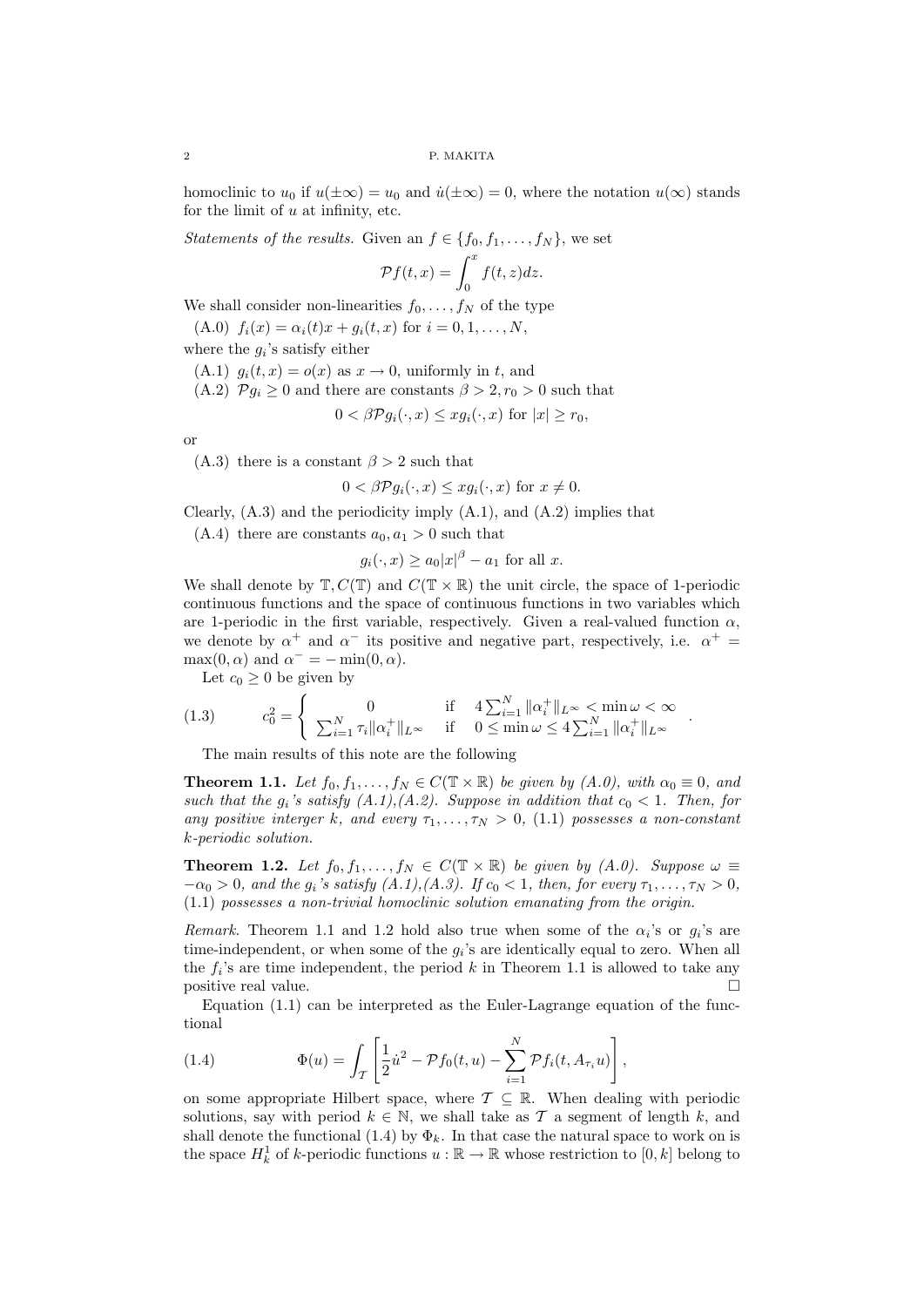$H^1([0,k])$ . When dealing with homoclinic solutions,  $\mathcal{T} = \mathbb{R}$ , and the natural space to work on is  $E = H^1(\mathbb{R})$ . The functional (1.4) shall then be denoted by  $\Phi_{\infty}$ .

Organization of the paper. In the next section we collect some prelimaries results that are needed in the sequel. The second and third sections are devoted to the proofs of Theorem 1.1 and Theorem 1.2, respectively. In the last we give some application to the problem of travelling waves in infinite lattices with N-nearest neighbour interaction and on-site potential.

#### 2. Preliminary results

In this section we collect some of the results we need to prove the theorems stated above. We shall denote by  $L_k^p$  the space of k-periodic functions  $u : \mathbb{R} \to \mathbb{R}$ whose restriction to  $[0, k]$  belong  $L^p([0, k])$ . A similar meaning is attached to  $C_k^m$ .

**Lemma 2.1.** Let  $k \in \mathbb{N}$ . Then, the finite difference-operator defined by (1.3) maps continuously  $H_k^1$  into  $L_k^{\infty} \cap L_k^2$ , with

(2.1) 
$$
||A_{\tau}u||_{L_k^2} \leq \sqrt{\tau}||\dot{u}||_{L_k^2}, \quad ||A_{\tau}u||_{L_k^{\infty}} \leq l(k,\tau)||\dot{u}||_{L_k^2},
$$

with

(2.2) 
$$
l(k,\tau) = \begin{cases} \sqrt{\tau([\tau/k]+1)} & \text{if } k < \tau \\ \sqrt{\tau} & \text{if } k \geq \tau \end{cases}
$$

where  $[s]$  denotes the integer part of s. Furthermore,  $A_{\tau}$  maps continuously E into  $L^{\infty} \cap L^2$ , with

,

(2.3) 
$$
\max(\|A_\tau u\|_{L^2}, \|A_\tau u\|_{L^\infty}) \leq \sqrt{\tau} \|u\|_{L^2}.
$$

*Proof.* Let  $u \in H_k^1$ . Applying Jensen's inequality, the change of variable  $s \leftrightarrow s+t$ , and Fubini's Theorem, we have

$$
\int_0^k |A_\tau u(t)|^2 dt = \int_0^k \left( \int_t^{t+\tau} \dot{u}(s) ds \right)^2 dt \leq \int_0^k \left( \int_0^{\tau} \dot{u}^2(s+t) ds \right) dt
$$
  
= 
$$
\int_0^{\tau} \left( \int_0^k \dot{u}^2(s+t) dt \right) ds
$$
  
= 
$$
\tau ||\dot{u}||^2_{L^2_k}.
$$

For the second estimate we use the Cauchy-Schwarz inequality:

$$
|A_{\tau}u(t)| \leq \sqrt{\tau} \left( \int_{t}^{t+\tau} \dot{u}^{2}(s)ds \right)^{1/2}.
$$

If  $k \geq \tau$ , then

$$
|A_{\tau}u(t)| \leq \sqrt{\tau} \left( \int_0^k \dot{u}^2(s)ds \right)^{1/2} = \sqrt{\tau} ||\dot{u}||_{L^2_k}.
$$

It  $k < \tau$ , we set  $n = \lceil \tau/k \rceil$ . Then  $nk < \tau < (n+1)k$ , and

$$
|A_{\tau}u(t)| \leq \sqrt{\tau} \left( \int_{t}^{t+(n+1)k} \dot{u}^{2}(s)ds \right)^{1/2} = \sqrt{\tau(n+1)} ||\dot{u}||_{L_{k}^{2}}.
$$

Suppose now  $u \in E$ . Using the same arguments as above, we have

$$
\int_{\mathbb{R}} |A_{\tau}u(t)|^2 dt = \int_{\mathbb{R}} \left( \int_t^{t+\tau} \dot{u}(s) ds \right)^2 dt \leq \int_{\mathbb{R}} \left( \int_0^{\tau} \dot{u}^2(s+t) ds \right) dt
$$
  

$$
= \int_0^{\tau} \left( \int_{\mathbb{R}} \dot{u}^2(s+t) dt \right) ds
$$
  

$$
= \tau ||\dot{u}||_{L^2}^2,
$$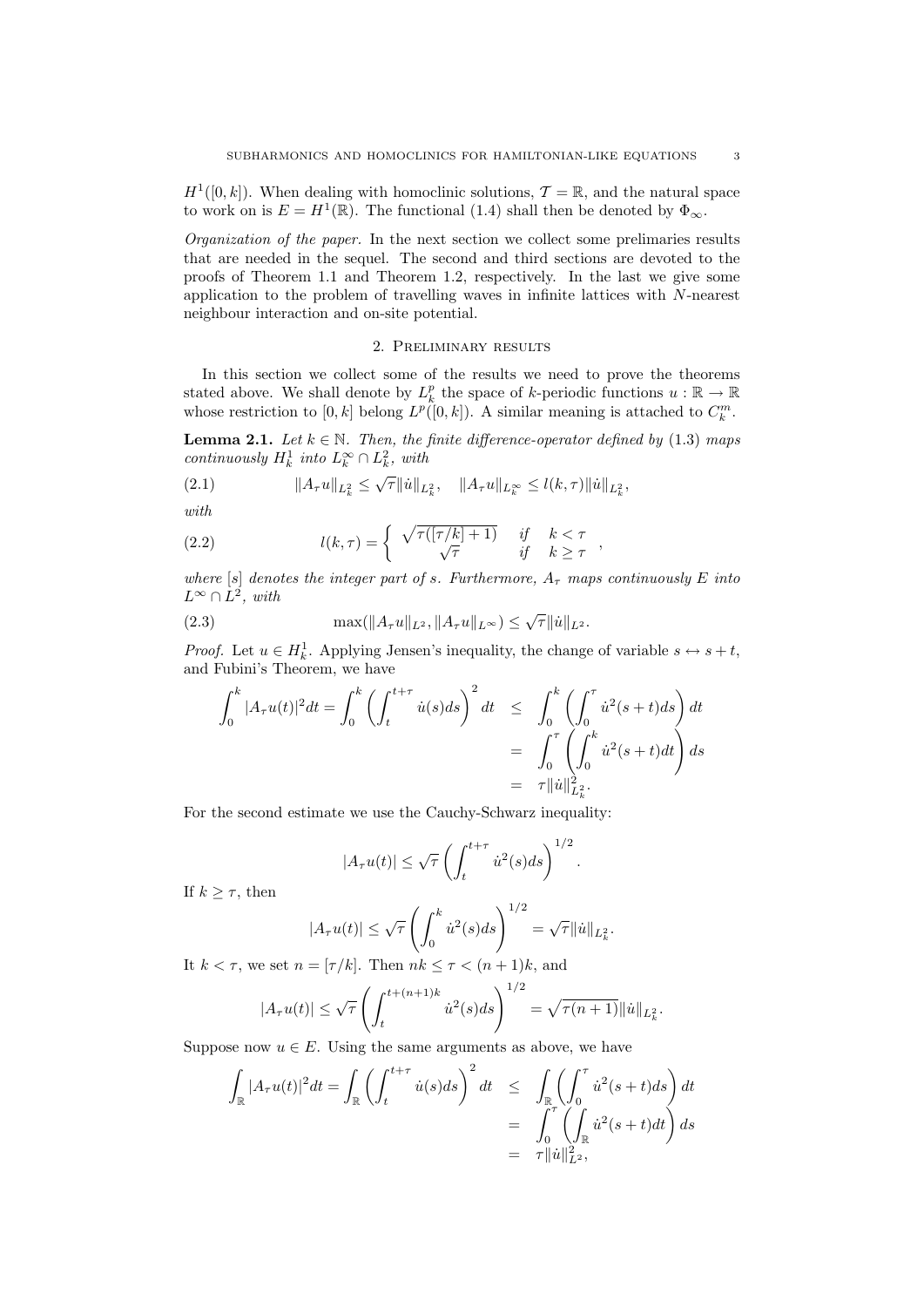and

$$
|A_{\tau}u(t)| \leq \sqrt{\tau} \left( \int_{t}^{t+\tau} \dot{u}^{2}(s)ds \right)^{1/2} \leq \sqrt{\tau} ||\dot{u}||_{L^{2}} \quad (\forall t).
$$

Recall that if I is a compact interval, then the embeddings  $H^1(I) \hookrightarrow C(I)$  and  $H^1(I) \hookrightarrow L^2(I)$  are compact. In particular, there is a positive constant  $C_s > 0$ such that

(2.4) 
$$
||u||_{H^1(I)} \leq C_s ||u||_{L^{\infty}(I)} \quad (\forall u \in H^1(I)).
$$

The constant  $C_s$  may actually be taken to be  $\sqrt{2}$  when the length |I| of I is greater than or equal to 1. Let us also recall that any member u of E satisfies  $u(\pm\infty) = 0$ .

**Proposition 2.1.** Let I be a compact interval and  $q \in C(I \times \mathbb{R})$ . Then the functional  $G_I: H^1(I) \to \mathbb{R}$  defined by

$$
G_I(u) = \int_I \mathcal{P}g(t, u)
$$

is  $C^1$ , and its derivative is given by

|G

$$
G'_I(u)\xi = \langle g(\cdot, u), \xi \rangle_{L^2(I)}.
$$

*Proof.* Since  $g \in C(I \times \mathbb{R})$  and I is compact, we have

$$
\sup_{\|\xi\|_{H^1(I)}=1} |\langle g(\cdot, u), \xi \rangle_{L^2(I)}| \le \|g(\cdot, u)\|_{L^2(I)} \le |I|^{1/2} \|g(\cdot, u)\|_{L^\infty(I)} < \infty,
$$

i.e. the linear map  $\xi \mapsto L_u \xi = \langle g(\cdot, u), \xi \rangle_{L^2(I)}$  is bounded.

On the other hand, if we set  $P = I \times [0, 1]$ , and for every  $u, \xi \in H^1(I)$  denote by  $u_{\xi}$  the function defined on P by  $u_{\xi}(t, s) = u(t) + s\xi(t)$ , we have

$$
|G_{I}(u+\xi) - G_{I}(u) - L_{u}\xi| = \left| \int_{P} \left[ \mathcal{P}g(t, u+\xi) - \mathcal{P}g(t, u) - g(t, u)\xi \right] dt \right|
$$
  
\n
$$
= \left| \int_{P} \left[ g(t, u_{\xi}) - g(t, u) \right] \xi ds dt \right|
$$
  
\n
$$
\leq ||\xi||_{L^{2}(I)} ||g(\cdot, u_{\xi}) - g(\cdot, u)||_{L^{2}(P)}
$$
  
\n
$$
\leq |I|^{1/2} ||\xi||_{H^{1}(I)} ||g(\cdot, u_{\xi}) - g(\cdot, u)||_{L^{\infty}(P)}.
$$

Since  $K = u_{\xi}(P)$  is a compact subset of R, and g is continuous (therefore uniformly on compact subsets), for any  $\epsilon > 0$ , there is a  $\delta > 0$  such that for any  $x, y \in K$ , with  $|x-y| \leq \delta$  we have  $|g(t,x)-g(t,y)| \leq \epsilon |I|^{-1/2}$  for all t. On the other hand, we have  $\|\xi\|_{L^{\infty}(I)} = \|u_{\xi} - u\|_{L^{\infty}(P)}$ , therefore, if we choose  $\xi$  such that  $\|\xi\|_{H^1(I)} \le \delta/C_s$ , where  $C_s$  is given by  $(2.4)$ , then we have

$$
|G_I(u+\xi) - G_I(u) - L_u \xi| \le \epsilon ||\xi||_{H^1(I)},
$$

i.e.  $G_I$  is (Fréchet) differentiable, with  $G'_I(u) = L_u$  for all  $u \in H^1(I)$ .

Continuity of  $G'_I$ . Let u be a member of  $H^1(I)$  and  $(u_m)$  a sequence in  $H^1(I)$  that converges to  $u$ . We have

$$
G'_{I}(u)\xi - G'_{I}(u_{m})\xi| = |\langle g(\cdot, u) - g(\cdot, u_{m}), \xi \rangle_{L^{2}(I)}|
$$
  
\n
$$
\leq ||g(\cdot, u) - g(\cdot, u_{m})||_{L^{2}(I)} ||\xi||_{L^{2}(I)}
$$
  
\n
$$
\leq |I|^{1/2} ||\xi||_{H^{1}(I)} ||g(\cdot, u) - g(\cdot, u_{m})||_{L^{\infty}(I)}.
$$

Since  $H^1(I)$  is continuously embedded into  $L^{\infty}(I)$  (the embedding is actually compact, but it is not needed), and  $g$  is uniformly continuous on compact subsets of  $\mathbb{R}^2$ , it follows that that  $g(\cdot, u_m) \to g(\cdot, u)$  uniformly on *I*. Thus, for any positive number  $\epsilon$  we have

$$
||g(\cdot, u) - g(\cdot, u_m)||_{L^{\infty}(I)} \le \epsilon |I|^{-1/2}
$$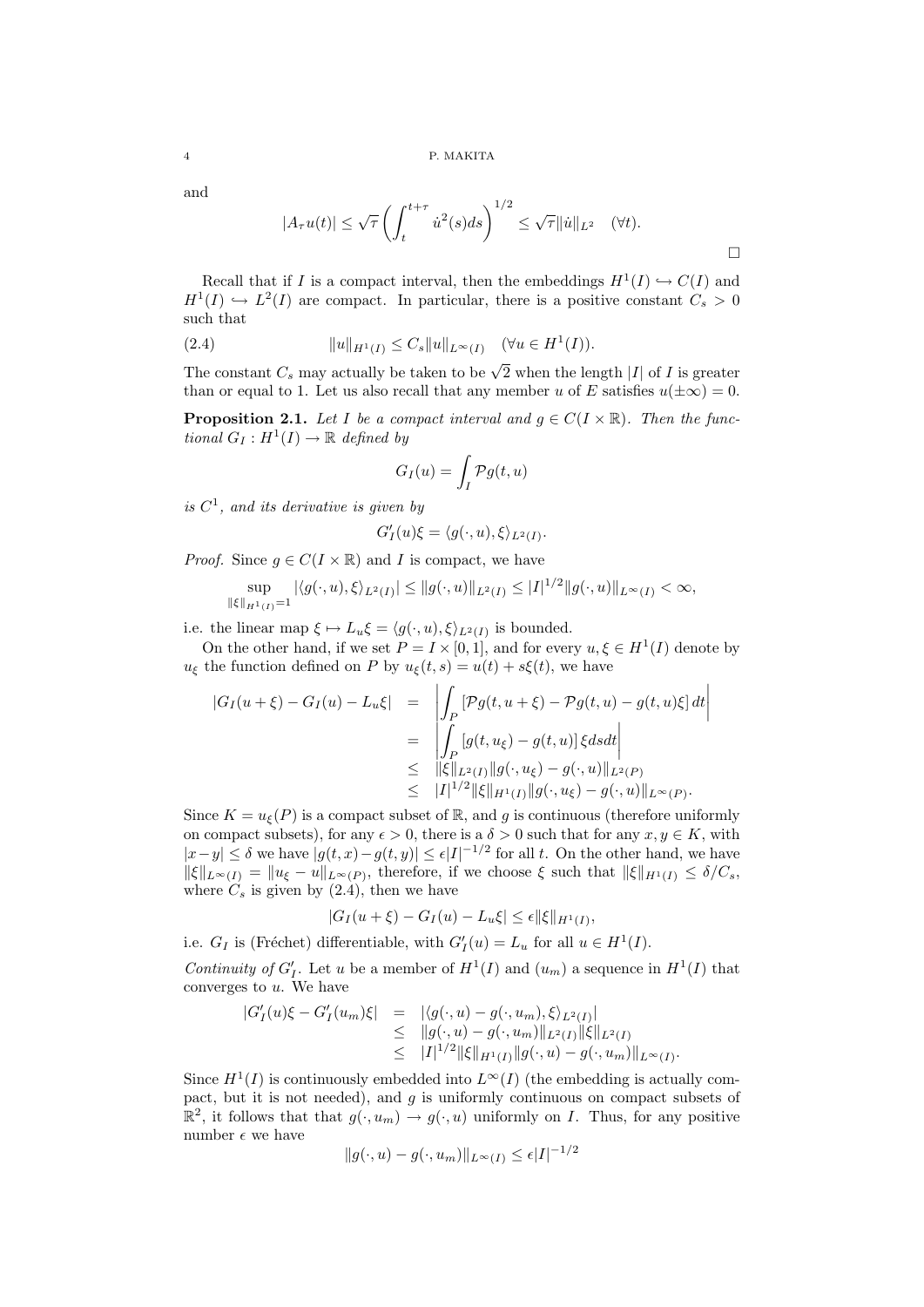for  $m$  sufficiently large. Hence, for  $m$  large enough we have

$$
\sup_{\|\xi\|_{H^1(I)}=1} |G'_I(u)\xi - G'_I(u_m)\xi| \le \epsilon
$$

i.e.  $G'_I(u_m) \to G'_I(u)$  as  $m \to \infty$ .

**Proposition 2.2.** Let  $g \in C(\mathbb{T} \times \mathbb{R})$  satisfies  $(A.1)$ . Then the functional  $G_{\infty}$ :  $E \to \mathbb{R}$  defined by

$$
G_\infty(u)=\int_{\mathbb{R}}\mathcal{P} g(t,u)
$$

is  $C^1$ , and its derivative is given by

$$
G'_{\infty}(u)\xi = \langle g(\cdot, u), \xi \rangle_{L^2}.
$$

*Proof.* Let us first make sure that  $G_{\infty}$  is well-defined, i.e. it takes only finite values. Thanks to (A.1), there is a  $\delta > 0$  such that

$$
|\mathcal{P}g(\cdot,x)| \le x^2 \text{ for } |x| \le \delta.
$$

If  $u \in E$ , then  $u(\pm \infty) = 0$ , and therefore there is a positive number r depending on  $\delta$  such that if  $|t| \geq r$ , then

$$
|u(t)| \le \frac{\delta}{2}.
$$

It follows that

$$
|G_{\infty}(u)| \leq |\int_{|t| \leq r} \mathcal{P}g(t, u)| + \int_{|t| \geq r} u^2
$$
  

$$
\leq |\int_{|t| \leq r} \mathcal{P}g(t, u)| + ||u||_{L^2}^2 < \infty,
$$

i.e.  $-\infty < G_{\infty}(u) < \infty$ .

Differentiability of  $G_{\infty}$ : Let  $u \in E$  be fixed and let  $\epsilon > 0$ . Thanks to (A.1), there is a positive number  $\rho_0$  such that if  $|x| \leq \rho_0$ , then

.

$$
(2.5) \t |g(\cdot, x)| \le \frac{\epsilon |x|}{3\tau (1 + \|u\|_E)}
$$

Since  $u(\pm\infty) = 0$ , there is an r such that  $|u(t)| \leq \rho_0/2$  whenever  $|t| \geq r$ . We set  $I_r = [-r, r]$ , and  $\bar{I}_r^c = \mathbb{R} \setminus (-r, r)$ . Thanks to Propsoition 2.1, we have  $G_{I_r}$  $C^1(H^1(I_r), \mathbb{R})$ . Therefore, there is a positive number  $\delta = \delta(\epsilon, r, u)$  (there is of course no loss of generality in assuming that  $\delta \le \min(1, \rho_0/2)$  such that if  $\|\xi\|_E \le \delta$ , then

(2.6) 
$$
|G_{I_r}(u+\xi)-G_{I_r}(u)-G'_{I_r}(u)\xi|\leq \frac{\epsilon}{3}||\xi||_E.
$$

Thanks to the mean value theorem,  $(2.5)$ , and  $(2.3)$ , we get

$$
|\mathcal{P}g(t, u+\xi) - \mathcal{P}g(t, u)| \leq \epsilon |\xi| \frac{|u| + |\xi|}{3\tau (1 + \|u\|_E)} \quad (\forall t \in \bar{I}_r^c).
$$

It follows that

$$
\int_{\bar{I}_r^c} |\mathcal{P}g(t, u + \xi) - \mathcal{P}g(t, u)| \leq \frac{\epsilon}{3\tau (1 + \|u\|_E)} \int_{\bar{I}_r^c} |\xi|(|u| + |\xi|)
$$
\n
$$
\leq \frac{\epsilon}{3\tau (1 + \|u\|_E)} \|\xi\|_{L^2} \|u\| + |\xi|\|_{L^2}
$$
\n
$$
\leq \frac{\epsilon}{3(1 + \|u\|_E)} \|\xi\|_{L^2} \|u\| + |\xi|\|_{L^2}
$$
\n
$$
\leq \frac{\epsilon}{3} \|\xi\|_E.
$$
\n(2.7)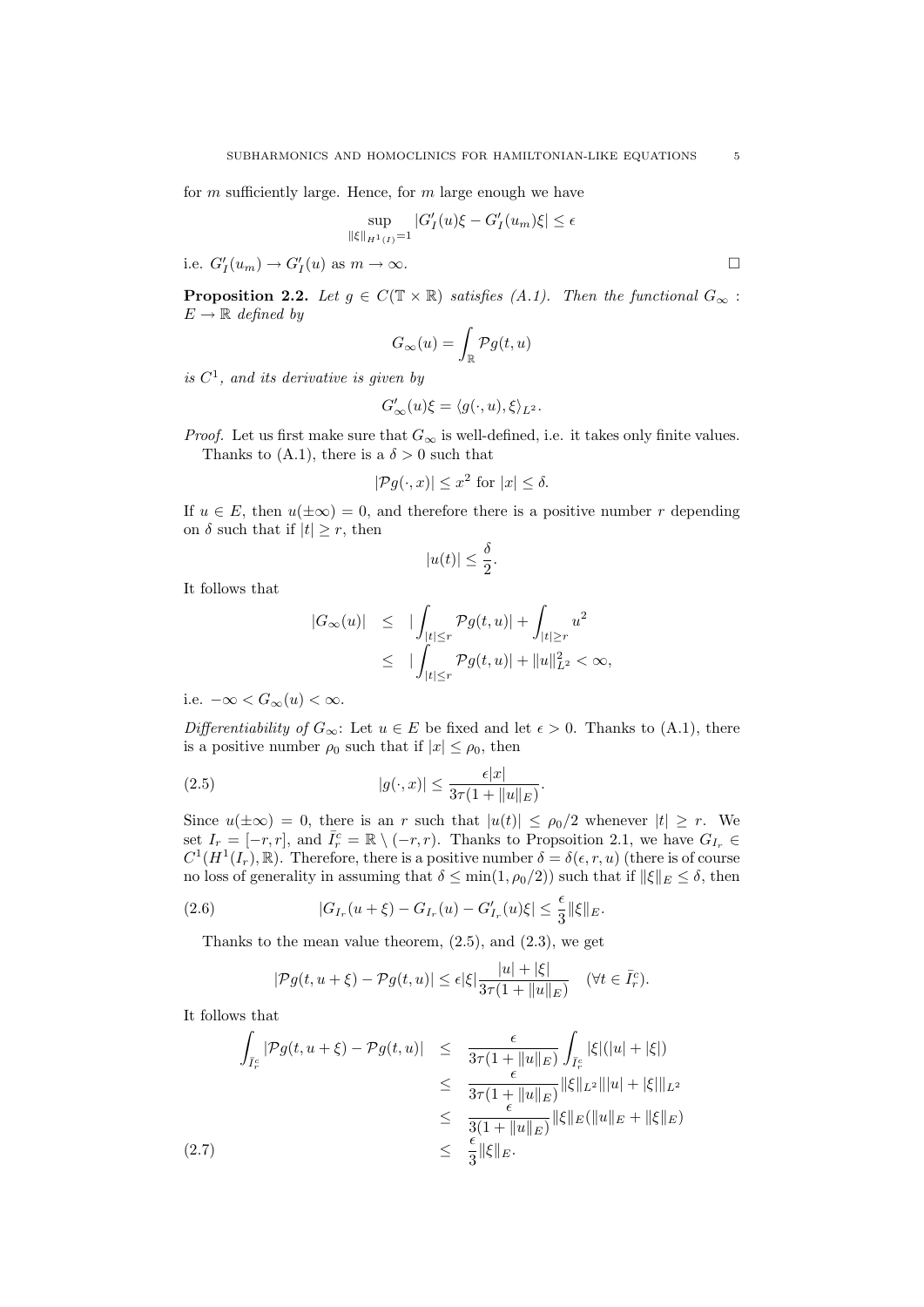Again, by  $(2.5)$  we have

$$
\int_{\bar{I}_r^c} |g(t, u)\xi| \leq \frac{\epsilon}{3\tau (1 + \|u\|_E)} \int_{\bar{I}_r^c} |\xi| |u|
$$
\n
$$
\leq \frac{\epsilon}{3\tau (1 + \|u\|_E)} \|\xi\|_{L^2} \|u\|_{L^2}
$$
\n
$$
\leq \frac{\epsilon}{3(1 + \|u\|_E)} \|\xi\|_E \|u\|_E
$$
\n(2.8)\n
$$
\leq \frac{\epsilon}{3} \|\xi\|_E.
$$

Combining  $(2.6), (2.7),$  and  $(2.8)$  we get

$$
|G_{\infty}(u+\xi) - G_{\infty}(u) - \langle g(\cdot, u), \xi \rangle_{L^2}| \leq |G_{I_r}(u+\xi) - G_{I_r}(u) - G'_{I_r}(u)\xi|
$$
  
+ 
$$
\int_{\overline{I}_r^c} |\mathcal{P}g(t, u+\xi) - \mathcal{P}g(t, u)|
$$
  
+ 
$$
\int_{\overline{I}_r^c} |g(t, u)\xi|
$$
  

$$
\leq \frac{\epsilon}{3} ||\xi||_E + \frac{\epsilon}{3} ||\xi||_E + \frac{\epsilon}{3} ||\xi||_E
$$
  
= 
$$
\epsilon ||\xi||_E,
$$

i.e.  $G_{\infty}$  is differentiable, and the derivative is given precisely by

$$
G'_{\infty}(u)\xi = \langle g(\cdot, u), \xi \rangle_{L^2}.
$$

Continuity of  $G'_{\infty}$ . Let  $u \in E$  and  $(u_m) \subset E$  a sequence that converges to u. Then, for some constant  $K_0 \ge 0$  we have  $||u_m||_E \le K_0$  for all m. By (A.1), given  $\epsilon > 0$ , there is a positive number r such that if  $|t| \ge r$ , then

$$
|g(t, u)| \leq \frac{\epsilon |u|}{4(1 + \|u\|_E)} \text{ and } |g(t, u_m)| \leq \frac{\epsilon |u_m|}{4(1 + K_0)},
$$

for m suffisciently large. Setting  $I_r = [-r, r]$  and  $I_r^c = \mathbb{R} \setminus I_r$ , we have

$$
|G'_{\infty}(u)\xi - G'_{\infty}(u_m)\xi| \leq |\langle g(\cdot, u) - g(\cdot, u_m), \xi \rangle_{L^2}|\leq ||g(t, u) - g(t, u_m)||_{L^2(I_r)} ||\xi||_{L^2(I_r)}+ ||g(\cdot, u) - g(\cdot, u_m)||_{L^2(I_r^c)} ||\xi||_{L^2(I_r^c)}\leq \sqrt{2r}||g(\cdot, u) - g(\cdot, u_m)||_{L^{\infty}(I_r)}+ (||g(\cdot, u)||_{L^2(I_r^c)} + ||g(\cdot, u_m)||_{L^2(I_r^c)}) ||\xi||_{L^2}\leq \sqrt{2r}||g(\cdot, u) - g(\cdot, u_m)||_{L^{\infty}(I_r)} ||\xi||_{L^2}+ \frac{\epsilon}{4} \left( \frac{||u||_{L^2}}{1 + ||u||_E} + \frac{||u_m||_{L^2}}{1 + C} \right) ||\xi||_{L^2}\leq (\sqrt{2r}||g(\cdot, u) - g(\cdot, u_m)||_{L^{\infty}(I_r)} + \frac{\epsilon}{2}) ||\xi||_E.
$$

Thus we have

$$
\sup_{\|\xi\|_E=1} |G'_{\infty}(u)\xi - G'_{\infty}(u_m)\xi| \leq \sqrt{2r} \|g(\cdot, u) - g(\cdot, u_m)\|_{L^{\infty}(I_r)} + \frac{\epsilon}{2}.
$$

Since  $u_m \to u$  in E implies  $u_m \to u$  on compact subsets of  $\mathbb{R}$ , therefore the boundedness of  $(u_m)$  in  $L^{\infty}(I_r)$  and the uniform continuity of g on compact subsets of  $\mathbb{R}^2$  implies that  $g(\cdot, u_m) \to g(\cdot, u)$  uniformly on  $I_r$ , so that

$$
\sqrt{2r}||g(\cdot,u)-g(\cdot,u_m)||_{L^{\infty}(I_r)} \leq \frac{\epsilon}{2}
$$

for  $m$  sufficiently large. It results that

$$
\sup_{\|\xi\|_E=1} |G'_{\infty}(u)\xi - G'_{\infty}(u_m)\xi| \le \epsilon
$$

for *m* large enough, i.e.  $G'_{\infty}$  is continuous.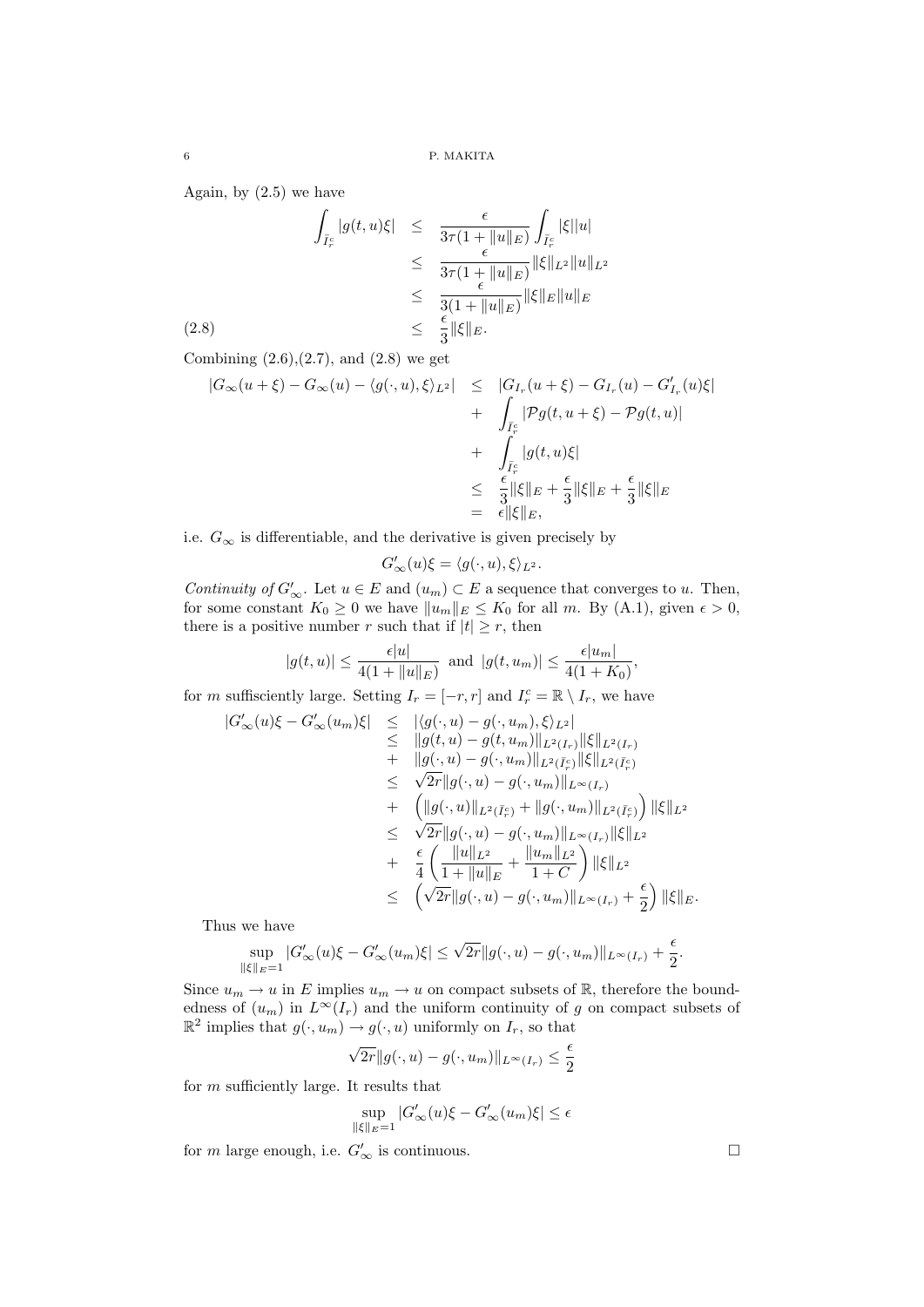#### 3. Existence of subharmonics

In this section we are going to give a proof of Theorem 1.1. We shall use a linking theorem of Rabinowitz, which we state below

**Theorem 3.1** (Rabinowitz [4]). Let  $X = X_0 \oplus \hat{X}$  with dim  $X_0 < \infty$  and  $J \in C^1(X)$ be (PS). Suppose in addition the following conditions are satisfied

(J.3)  $J|_{X_0} \leq 0$ ,

- (J.4) there are constants  $\omega_*, \rho > 0$  such that  $J|_{\hat{X} \cap (B_\rho \setminus \{0\})} > 0$  and  $J|_{\hat{X} \cap S_\rho} \ge \omega_*,$
- (J.5) for each finite-dimensional subspace  $Y \subset X$ , there is an  $R = R(Y)$  such that  $J \leq 0$  on  $Y \backslash B_R$ .

Then, J possesses a positive critical value b characterized by

$$
b = \inf_{h \in \Gamma} \max_{u \in \bar{B}_{R(X_1)} \cap X_1} J(h(u))
$$

where

$$
\Gamma=\{h\in C(\bar B_{R(X_1)}\cap X_1,X)| h(u)=u\textit{ if }J(u)\leq 0\}
$$

and  $X_1 = X_0 \oplus \text{span}\{v\}$ , for any non-zero  $v \in \hat{X}$ .

The notations  $B_r$ ,  $\bar{B}_r$  and  $S_r$  stand for the open ball, the closed ball and the sphere centered at  $0$  with radius  $r$ , respectively.

Recall that a sequence  $(u_m)$  is called a Palais-Smale sequence – (PS) sequence in short – for J if  $J(u_m)$  is bounded and  $J'(u_m) \to 0$ . The functional  $J \in C^1(X)$ is said to satisfy the Palais-Smale condition – in short we shall say  $J$  is  $(PS)$  – if every (PS) sequence is precompact.

**Lemma 3.1.** Let  $k \in \mathbb{N}$ . Under the assumptions of Theorem 1.1,  $\Phi_k \in C^1(H_k^1, \mathbb{R})$ , and any critical point of  $\Phi_k$  is a classical solution of (1.1).

Proof. Write

$$
\Phi_k(u) = \frac{1}{2} B_k(u, u) - G_{0,k}(u) - \sum_{i=1}^N G_{i,k}(A_{\tau_i}u),
$$

with

$$
B_k(u, v) = \langle \dot{u}, \dot{v} \rangle_{L_k^2} + \langle \omega u, v \rangle_{L_k^2} - \sum_{i=1}^N \alpha_i A_{\tau_i} u, A_{\tau_i} v \rangle_{L_k^2}
$$
  

$$
G_{i,k}(u) = \int_0^k \mathcal{P}g_i(t, u), \quad i = 0, 1, 2, \dots, N.
$$

,

 $B_k$  is a bounded (symmetric) bilinear form on  $H_k^1$ . Indeed, we have

$$
|B_{k}(u,v)| \leq \| \dot{u} \|_{L_{k}^{2}} \| \dot{v} \|_{L_{k}^{2}} + \| \omega u \|_{L_{k}^{2}} \| v \|_{L_{k}^{2}} + \sum_{i=1}^{N} \| \alpha_{i} A_{\tau_{i}} u \|_{L_{k}^{2}} \| A_{\tau_{i}} v \|_{L_{k}^{2}}
$$
  
\n
$$
\leq \| \dot{u} \|_{L_{k}^{2}} \| \dot{v} \|_{L_{k}^{2}} + \| \omega \|_{L^{\infty}} \| u \|_{L_{k}^{2}} \| v \|_{L_{k}^{2}} + \sum_{i=1}^{N} \| \alpha_{i} \|_{L^{\infty}} \| A_{\tau_{i}} u \|_{L_{k}^{2}} \| A_{\tau_{i}} v \|_{L_{k}^{2}}
$$
  
\n
$$
\leq \| \dot{u} \|_{L_{k}^{2}} \| \dot{v} \|_{L_{k}^{2}} + \| \omega \|_{L^{\infty}} \| u \|_{L_{k}^{2}} \| v \|_{L_{k}^{2}} + \sum_{i=1}^{N} \tau_{i} \| \alpha_{i} \|_{L^{\infty}} \| \dot{u} \|_{L_{k}^{2}} \| \dot{v} \|_{L_{k}^{2}}
$$
  
\n
$$
= (1 + \sum_{i=1}^{N} \tau_{i} \| \alpha_{i} \|_{L^{\infty}}) \| \dot{u} \|_{L_{k}^{2}} \| \dot{v} \|_{L_{k}^{2}} + \| \omega \|_{L^{\infty}} \| u \|_{L_{k}^{2}} \| v \|_{L_{k}^{2}}
$$
  
\n
$$
\leq \max (1 + \sum_{i=1}^{N} \tau_{i} \| \alpha_{i} \|_{L^{\infty}}, \| \omega \|_{L^{\infty}}) \| u \|_{H_{k}^{1}} \| v \|_{H_{k}^{1}}.
$$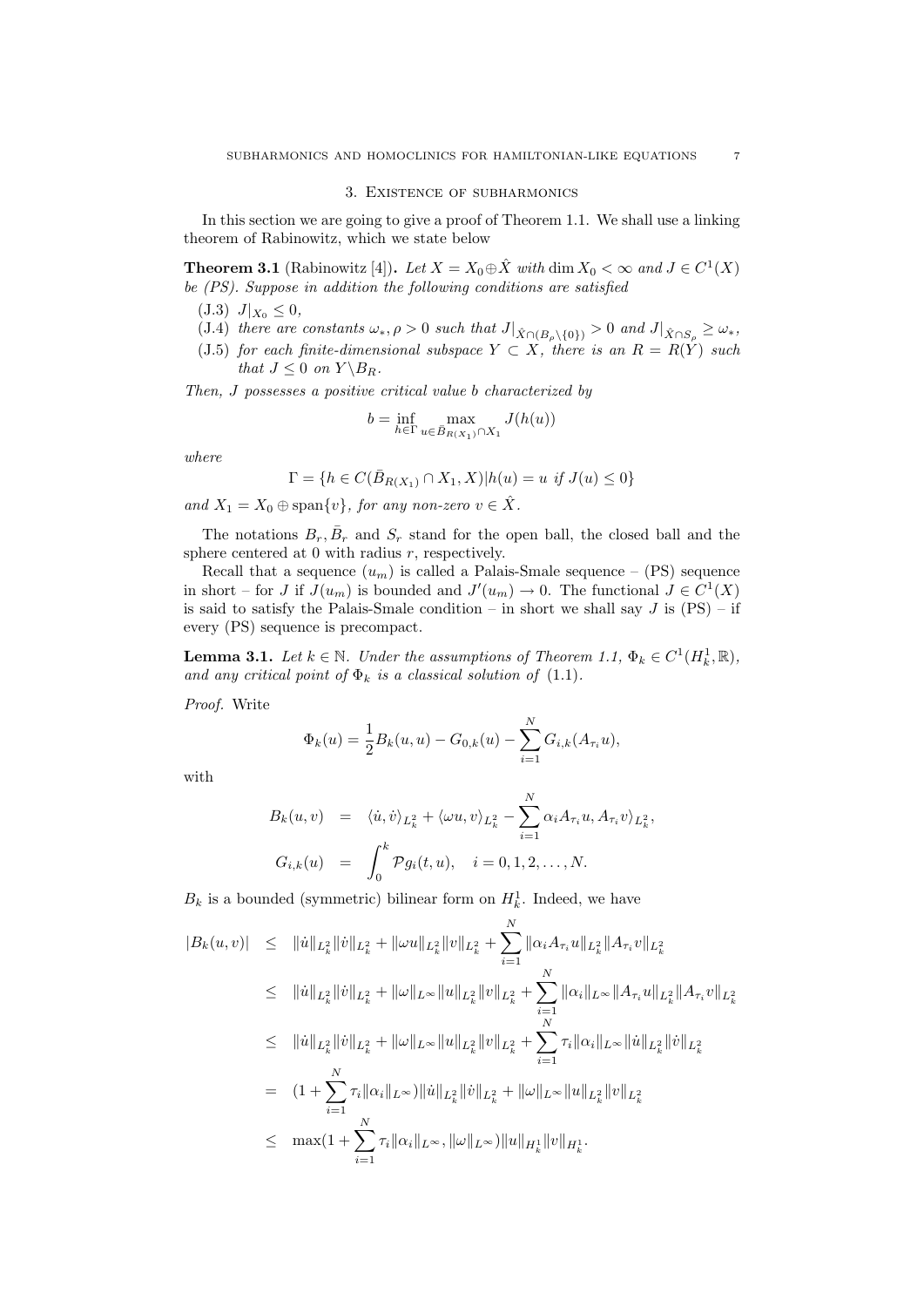#### 8 P. MAKITA

It follows that  $u \mapsto B_k(u, u)$  is  $C^{\infty}$ . Since each of the operators  $A_{\tau_i}: H_k^1 \to H_k^1$  is bounded, we deduce from Proposition 2.1 that  $G_{0,k}, G_{1,k} \circ A_{\tau_1}, \ldots, G_{N,k} \circ A_{\tau_N} \in$  $C^1(H_k^1,\mathbb{R})$ . The remaining part is standard and shall therefore be omitted.  $\square$ 

**Proposition 3.1.** Let  $k \in \mathbb{N}$ . Under the assumptions of Theorem 1.1,  $\Phi_k$  is (PS).

Proof. We first prove the boundedness of (PS) sequences, and next we prove their precompactness.

*Boundedness*: Given  $s > 0$  we define the quadratic form  $\mathcal{N}_s^2$  by

$$
\mathcal{N}_s^2(u) = \| \dot{u} \|_{L_k^2}^2 + s \| u \|_{L_k^2}^2 - \sum_{i=1}^N \langle \alpha_i A_{\tau_i} u, A_{\tau_i} u \rangle_{L_k^2} \quad (\forall u \in H_k^1).
$$

Then  $\mathcal{N}_s = (\mathcal{N}_s^2)^{1/2}$  is a norm on  $H_k^1$  which is equivalent to the standard one. Let  $(u_m) \subset H_k^1$  be a (PS) sequence for  $\Phi_k$ , i.e. for some constant  $M \geq 0$  we have

$$
|\Phi_k(u_m)| \leq M
$$
 ( $\forall m$ ), and  $\lim_{m \to \infty} \Phi'_k(u_m) = 0$ .

Then, for some positive integer  $m_0$  we have  $\|\Phi'_k(u_m)\| \leq 1$  whenever  $m \geq m_0$ . Fixing  $m \geq m_0$ , we have

$$
|\Phi'_k(u_m)u_m| \leq \mathcal{N}_s(u_m),
$$

which implies

$$
G'_{0,k}(u_m)u_m + \sum_{i=1}^N G'_{i,k}(,A_{\tau_i}u_m)A_{\tau_i}u_m = -\Phi_k(u_m)u_m + \mathcal{N}_s^2(u_m) - s||u_m||_{L^2_{\tau}}^2
$$
\n(3.1)\n
$$
\leq \mathcal{N}_s(u_m) + \mathcal{N}_s^2(u_m).
$$

We set

 $I_0 = \{t \in [0, k] : |u_m(t)| \le r_0\}, \quad I_i = \{t \in [0, k] : |A_{\tau_i}u_m(t)| \le r_0\}, \quad 1 \le i \le N$ and  $\bar{I}_i = [0, k] \setminus I_i$  for  $i = 0, 1, \ldots, N$ . Then

$$
\int_{I_0} \mathcal{P}g_0(u_m) + \sum_{i=1}^N \int_{I_i} \mathcal{P}g_i(t, A_{\tau_i} u_m) \leq M_0 :=: k \sum_{i=0}^N \max_{\Omega_0} g_i,
$$

with  $\Omega_0 = \mathbb{T} \times [-r_0, r_0]$ , and thanks to (A.2) and (3.1), we get

$$
G_{0,k}(u_m) + \sum_{i=1}^{N} G_{i,k}(A_{\tau_i}u_m)
$$
  
=  $\int_{I_0} \mathcal{P}g_0(u_m) + \sum_{i=1}^{N} \int_{I_i} \mathcal{P}g_i(t, A_{\tau_i}u_m)$   
+  $\int_{\bar{I}_0} \mathcal{P}g_0(t, u_m) + \sum_{i=1}^{N} \int_{\bar{I}_i} \mathcal{P}g_i(t, A_{\tau_i}u_m)$   
 $\leq M_0 + \beta^{-1} \left[ \int_{\bar{I}_0} g_0(t, u_m)u_m + \sum_{i=1}^{N} \int_{\bar{I}_i} g_i(t, A_{\tau_i}u_m)A_{\tau_i}u_m \right]$   
 $\leq M_0 + \beta^{-1} \left[ G'_{0,k}(u_m)u_m + \sum_{i=1}^{N} G'_{i,k}(A_{\tau_i}u_m)A_{\tau_i}u_m \right],$ 

i.e.

$$
(3.2) \tG_{0,k}(u_m) + \sum_{i=1}^N G_{i,k}(A_{\tau_i}u_m) \le M_0 + \beta^{-1}(\mathcal{N}_s(u_m) + \mathcal{N}_s^2(u_m)),
$$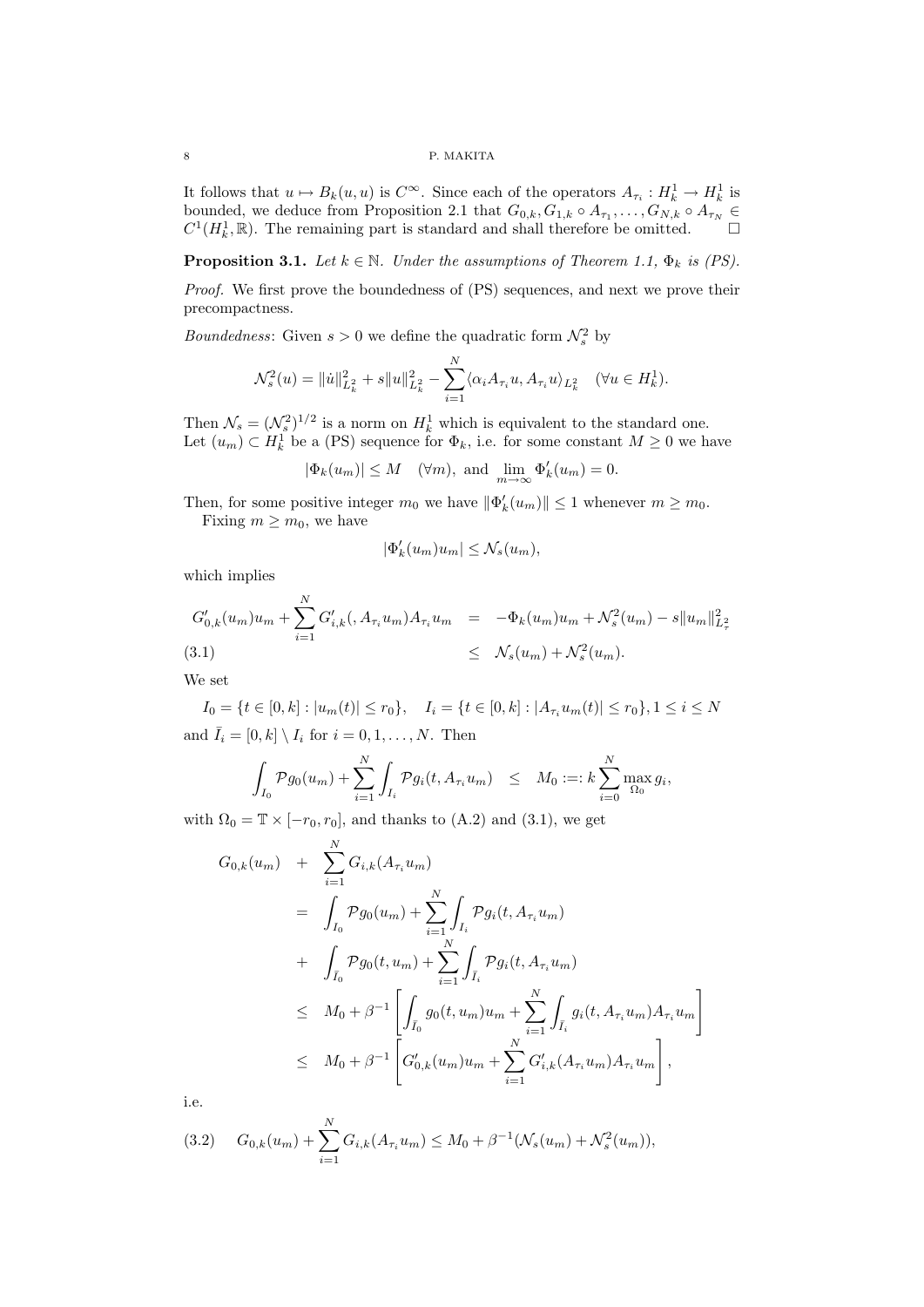Also, thanks to (A.2), there is a constant  $r \ge r_0$  such that the condition  $|x| \ge r$ implies

(\*) 
$$
x^2 \le xg_0(t, x)
$$
  $(\forall t \in [0, 1]).$ 

Setting

 $I = \{t \in [0, k] : |u_m(t)| \le r\}, \quad \bar{I} = [0, k] \setminus I,$ we then deduce from  $(*)$  and  $(3.1)$  that

$$
||u_m||_{L^2_{\tau}}^2 = \int_I u_m^2 + \int_{\bar{I}} u_m^2 \le kr^2 + \int_{\bar{I}} g_0(t, u_m)u_m
$$

that is,

(3.3) 
$$
||u_m||_{L^2}^2 \le kr^2 + \mathcal{N}_s(u_m) + \mathcal{N}_s^2(u_m).
$$

Combining  $(3.1)$ ,  $(3.2)$  and  $(3.3)$ , it comes

$$
M' = M_0 + skr^2/2 + M
$$
  
\n
$$
\geq M_0 + skr^2/2 + \Phi_k(u_m)
$$
  
\n
$$
= M_0 + skr^2/2 + \frac{1}{2} \mathcal{N}_s^2(u_m) - \frac{s}{2} ||u_m||_{L_k^2}^2 - G_{0,k}(u_m) + \sum_{i=1}^N G_{i,k}(A_{\tau_i}u_m)
$$
  
\n
$$
\geq M_0 + skr^2/2 + \frac{1}{2} \mathcal{N}_s^2(u_m) - \frac{s}{2}(kr^2 + \mathcal{N}_s(u_m) + \mathcal{N}_s^2(u_m))
$$
  
\n
$$
= M_0 - \beta^{-1}(\mathcal{N}_s(u_m) + \mathcal{N}_s^2(u_m)),
$$

i.e.

$$
\frac{1}{2}(1-\frac{2}{\beta}-s)\mathcal{N}_s^2(u_m) - (\frac{1}{s}+\frac{1}{\beta})\mathcal{N}_s(u_m) \le M'.
$$

Since  $\beta > 2$ , if we choose s such that  $s < 1 - 2/\beta$ , then the above inequality yields an upper bound for  $\mathcal{N}_s(u_m)$  which is independent of m, i.e.  $(u_m)$  is bounded in  $(H_k^1, \mathcal{N}_s)$  and therefore in  $(H_k^1, \|\cdot\|_{H_k^1})$ .

*Precompactness*: The boundedness of  $(u_m)$  in  $H_k^1$  allows us to extract a weakly convergent subsequence, which for simplicity we still denote by  $(u_m)$ . Let  $u \in H_k^1$ be its (weak) limit. Then  $u_m$  converges to u strongly in  $C_k^0$  as well as in  $L_k^2$ . Thanks to the continuity of the  $f_i$ 's we get

$$
\lim_{m} \int_{0}^{k} [f_0(t, u_m)u_m - f_0(t, u)u] = 0,
$$
  

$$
\lim_{m} \int_{0}^{k} [f_i(t, A_{\tau_i}u_m)A_{\tau_i}u_m - f_i(t, A_{\tau_i}u)A_{\tau_i}u] = 0
$$

for all  $i = 1, 2, ..., N$ . On the one hand,  $(u_m)$  being a bounded and (PS) sequence for  $\Phi_k$ , we deduce that  $\Phi'_k(u_m)u_m \to 0$  as  $m \to \infty$ . Note also that  $\Phi'_k(u)u = 0$ . Indeed, we can write  $\Phi'_k(u)u$  in the following form

$$
\Phi'_k(u)u = \Phi'_k(u_m)u + \underbrace{[\Phi'_k(u)u_m - \Phi'_k(u_m)u]}_{R_m} + [\Phi'_k(u)u - \Phi'_k(u)u_m],
$$

where the first term goes to zero because  $(u_m)$  is a (PS) sequence, while the last one goes to zero because  $u_m \rightharpoonup u$  weakly in  $H_k^1$ . Therefore we only have to show that the second term,  $R_m$ , goes to zero as well. For this, we write  $R_m$  as

 $\overline{N}$ 

$$
R_m = \underbrace{G'_{0,k}(u_m)u - G'_{0,k}(u)u_m}_{R_m^0} + \sum_{i=1}^N \underbrace{[G'_{i,k}(A_{\tau_i}u_m)A_{\tau_i}u - G'_{i,k}(A_{\tau_i}u)A_{\tau_i}u_m]}_{R_m^i}.
$$

Then we have

$$
|R_m^0| = \left| \int_0^k (g_0(t, u_m)u - g_0(t, u)u_m) \right|
$$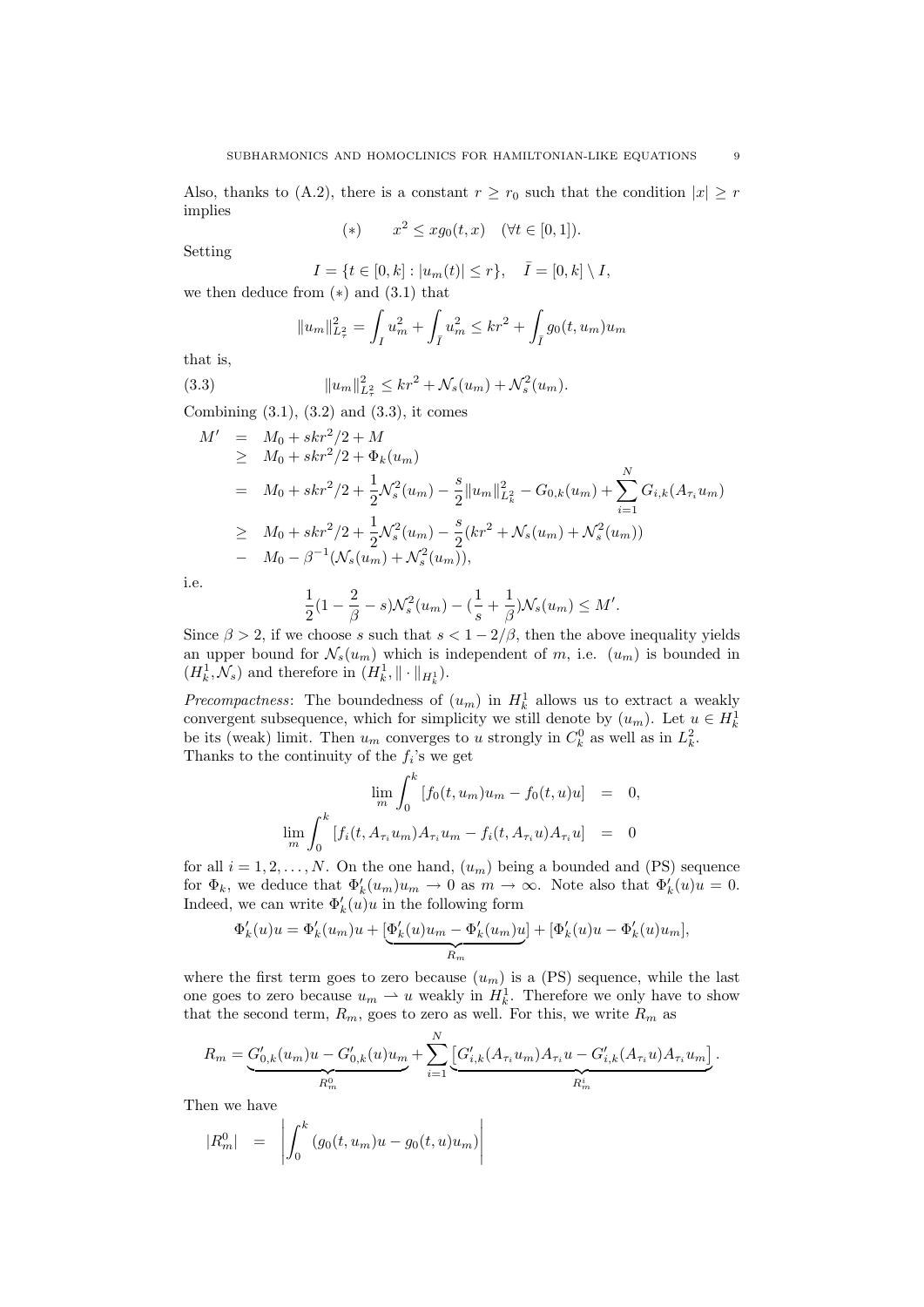10 P. MAKITA

$$
\leq \int_0^k |g_0(t, u_m)u - g_0(t, u)u| + \int_0^k |g_0(t, u)u - g_0(t, u)u_m|
$$
  

$$
\leq k^{1/2} \left( \|u\|_{L^2_k} \|g_0(\cdot, u) - g_0(\cdot, u_m)\|_{L^\infty_k} + \|g_0(\cdot, u)\|_{L^2_k} \|u - u_m\|_{L^\infty_k} \right)
$$

,

which, since  $u_m \to u$  strongly in  $C_k^0$ , and  $g_0$  is continuous, shows that  $R_m^0 \to 0$ . Replacing  $g_0, u$ , and  $u_m$  by  $g_i, A_{\tau_i}u$  and  $A_{\tau_i}u_m$ , respectively, we get, for each  $i =$  $1, 2, \ldots, N$ 

$$
|R_m^i| \leq k^{1/2} \|A_{\tau_i} u\|_{L^2_k} \|g_0(\cdot, A_{\tau_i} u) - g_0(\cdot, A_{\tau_i} u_m)\|_{L^\infty_k}
$$
  
+  $2k^{1/2} \|g_0(\cdot, A_{\tau_i} u)\|_{L^2_k} \|u - u_m\|_{L^\infty_k}$ 

which shows that  $R_m^i \to 0$  for each  $i = 1, 2, ..., N$ . Consequently,

$$
\lim_{m} \|\dot{u}_{m}\|_{L_{k}^{2}}^{2} = \lim_{m} \left[ \Phi'_{k}(u_{m})u_{m} + \int_{0}^{k} f_{0}(t, u_{m})u_{m} + \sum_{i=1}^{N} \int_{0}^{k} f_{i}(t, A_{\tau_{i}}u_{m})A_{\tau_{i}}u_{m} \right]
$$
\n
$$
= \int_{0}^{k} f_{0}(t, u)u + \sum_{i=1}^{N} \int_{0}^{k} f_{i}(t, A_{\tau_{i}}u)A_{\tau_{i}}u
$$
\n(3.4)\n
$$
= -\Phi'_{k}(u)u + \|\dot{u}\|_{L_{k}^{2}}^{2} = \|\dot{u}\|_{L_{k}^{2}}^{2}.
$$

On the other hand the boundedness of  $(u_m)$  implies the one of  $(\dot{u}_m)$  in  $L^2_k$ . It follows from (3.4) that  $\dot{u}_m \to \dot{u}$  strongly in  $L_k^2$ . Hence  $u_m \to u$  strongly in  $H_k^1$ .  $\Box$ 

Set

$$
E_0 = \{ u \in H_k^1 | u(t) = u(0) \text{ for all } t \} \cong \mathbb{R}.
$$

Then,

$$
H_k^1 = E_0 \oplus E_0^{\perp},
$$

where the orthogonal complement  $E_0^{\perp}$  of  $E_0$  in  $H_k^1$  is formed by functions with zero mean value.

We can now prove the following

**Lemma 3.2.** Let  $k \in \mathbb{N}$ . Under the assumptions of Theorem 1.1,  $\Phi_k$  satisfies the conditions (J.3)-(J.5) of Theorem 3.1, with  $X = H_k^1, X_0 = E_0$ , and  $\hat{X} = E_0^{\perp}$ .

*Proof.* Condition (J.3) follows from the facts that  $\mathcal{P}g_0 \geq 0$  and  $\mathcal{P}g_i(\cdot, 0) = 0$  for all  $i = 1, 2, \ldots, N$ .

Condition (J.4): Let

$$
0 < \epsilon < \frac{1 - c_0^2}{k + 2}.
$$

There is a  $\delta > 0$  such that if  $|x| \leq \delta$ , then

$$
\mathcal{P}g_0(t,x) \le \frac{\epsilon}{2}x^2, \quad \mathcal{P}g_i(t,x) \le \frac{\epsilon}{2N\tau_i}x^2
$$

for all t and every  $i = 1, 2, ..., N$ . Let

$$
\rho = \frac{\delta}{\max(C_s, \bar{l}(k))},
$$

where

$$
\bar{l}(k) = \max_{1 \le i \le N} l(k, \tau_i),
$$

and  $l(\cdot, \cdot)$  is defined by (2.2). Choose a  $u \in E_0^{\perp}$  with

$$
0<\|u\|_{H^1_k}\leq \rho.
$$

Then by  $(2.1)$  and  $(2.4)$  we have,

$$
\max(\|u\|_{L^{\infty}_{k}},\|A_{\tau_{1}}u\|_{L^{\infty}_{k}},\ldots,\|A_{\tau_{N}}u\|_{L^{\infty}_{k}})\leq\delta.
$$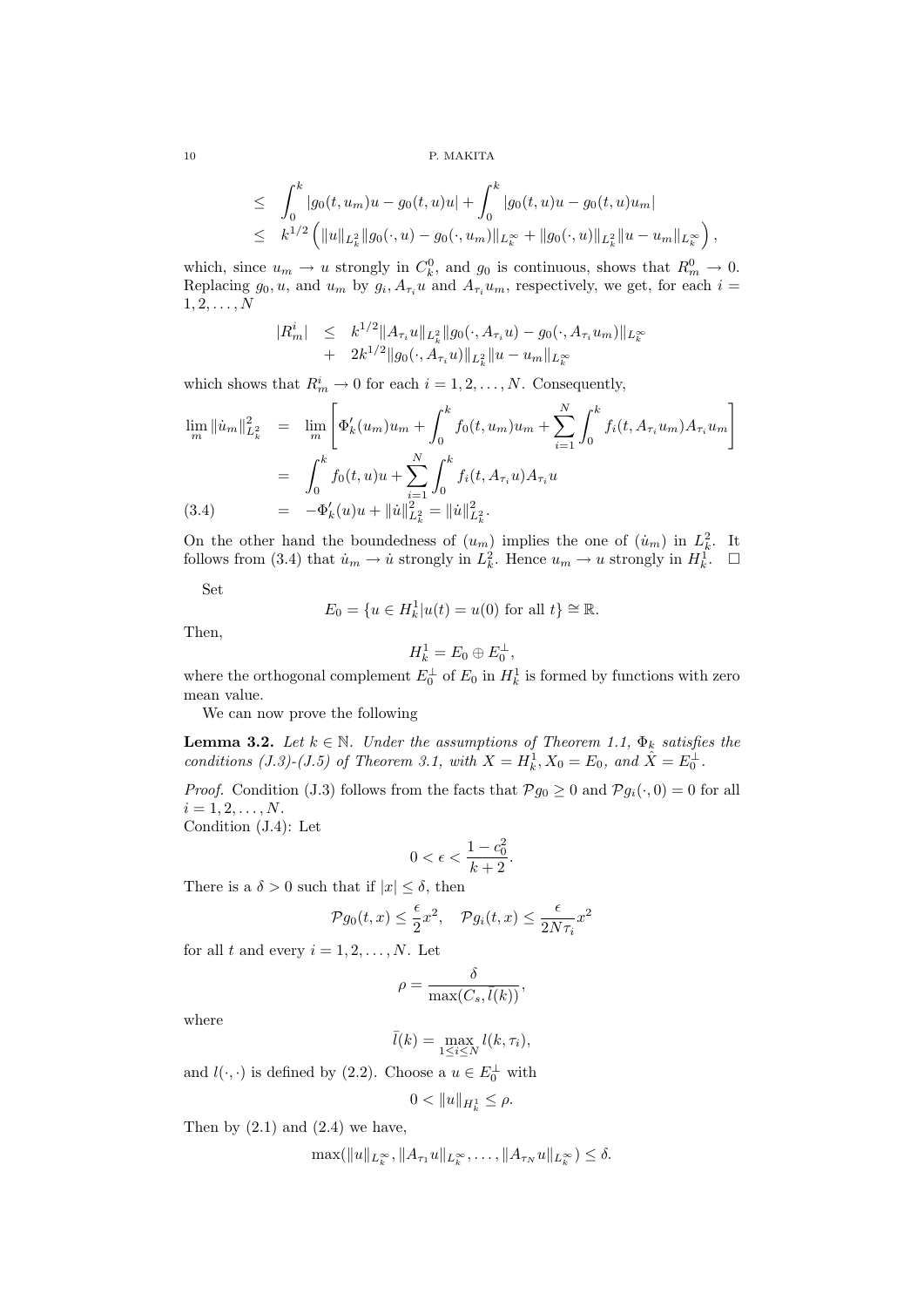On the other hand, for every u in  $E_0^{\perp}$  we have  $u(t_0) = 0$  for some  $t_0 \in [0, k]$ . Therefore,

$$
|u(t)|^2 = \left| \int_{t_0}^t \dot{u} \right|^2 \le \int_0^k \dot{u}^2 = ||\dot{u}||^2_{L^2_k},
$$

i.e.

$$
||u||_{L^{\infty}} \leq ||\dot{u}||_{L^{2}_{k}};
$$

and we deduce that

$$
\|u\|_{H^1_k} \leq \sqrt{1+k} \| \dot{u} \|_{L^2_k} \quad (\forall u \in E_0^{\perp}).
$$

Therefore

$$
\Phi_k(u) \geq \int_0^k \left[ \frac{1}{2} \dot{u}^2 - \frac{\epsilon}{2} u^2 - \frac{1}{2} \sum_{i=1}^N (\frac{\epsilon}{N \tau_i} + \alpha_i^+) (A_{\tau_i} u)^2 \right]
$$
  
\n
$$
\geq \frac{1}{2} (1 - c_0^2 - \epsilon) ||\dot{u}||_{L_k^2}^2 - \frac{\epsilon}{2} ||u||_{L_k^2}^2
$$
  
\n
$$
\geq \frac{1 - c_0^2 - \epsilon}{2(k+1)} ||u||_{H_k^1}^2 - \frac{\epsilon}{2} ||u||_{H_k^1}^2
$$
  
\n
$$
= \frac{k+2}{2(k+1)} \left( \frac{1 - c_0^2}{k+2} - \epsilon \right) ||u||_{H_k^1}^2 > 0.
$$

In particular

$$
\Phi_k(u) \ge \frac{k+2}{2(k+1)} \left( \frac{1-c_0^2}{k+2} - \epsilon \right) \rho^2 \quad (\forall u; \|u\|_{H^1_k} = \rho).
$$

Condition (J.5): Let Y be a finite-dimensional subspace of  $H_k^1$ . Then any two norms on Y are equivalent, in particular there is a positive constant  $\lambda$  depending only on  $Y$  such that

$$
||u||_{L_k^\beta}\geq \lambda ||u||_{H_k^1}\quad (\forall u\in Y).
$$

If we denote by  $S(Y)$  the unit sphere of Y in the Sobolev norm, then we have

$$
\inf_{v \in S(Y)} \left\{ \|v\|_{L^{\beta}_k}^{\beta} + \sum_{i=1}^N \|A_{\tau_i}v\|_{L^{\beta}_k}^{\beta} \right\} \geq \lambda^{\beta}.
$$

Given a non-zero  $u \in Y$ , we set

$$
u = r\tilde{u}, \quad r = \|u\|_{H^1_k}.
$$

Then  $\tilde{u} \in S(Y)$ . Thanks to (A.2) and (A.4), we get

$$
\Phi_k(u) = \frac{r^2}{2} B_k(\tilde{u}, \tilde{u}) - \int_0^k \left[ \mathcal{P}g_0(t, \tilde{u}) - \sum_{i=1}^N \mathcal{P}g_i(t, \tilde{u}) \right]
$$
\n
$$
\leq \frac{1}{2} (1 + \sum_{i=1}^N \|\alpha_i^-\|_{L^\infty}) r^2 - a_0 r^\beta \int_0^k (|\tilde{u}|^\beta + \sum_{i=1}^N |A_{\tau_i} \tilde{u}|^\beta) + a_1 (N+1) k
$$
\n
$$
\leq \frac{1}{2} (1 + \sum_{i=1}^N \|\alpha_i^-\|_{L^\infty}) r^2 - a_0 \inf_{v \in S(Y)} (\|v\|_{L^{\beta}_k}^{\beta} + \sum_{i=1}^N \|A_{\tau_i} v\|_{L^{\beta}_k}^{\beta}) r^\beta
$$
\n
$$
+ a_1 (N+1) k
$$
\n
$$
\leq \frac{1}{2} (1 + \sum_{i=1}^N \|\alpha_i^-\|_{L^\infty}) r^2 - a_0 \lambda^\beta r^\beta + a_1 (N+1) k.
$$

Since  $\beta > 2$ , there is an  $R > 0$  depending on  $\lambda(Y)$ , and therefore on Y, such that if  $u \in Y$ , with  $||u||_{H^1_k} > R$ , then  $\Phi_k(u) \leq 0$ , and  $(1.5)$  is satisfied.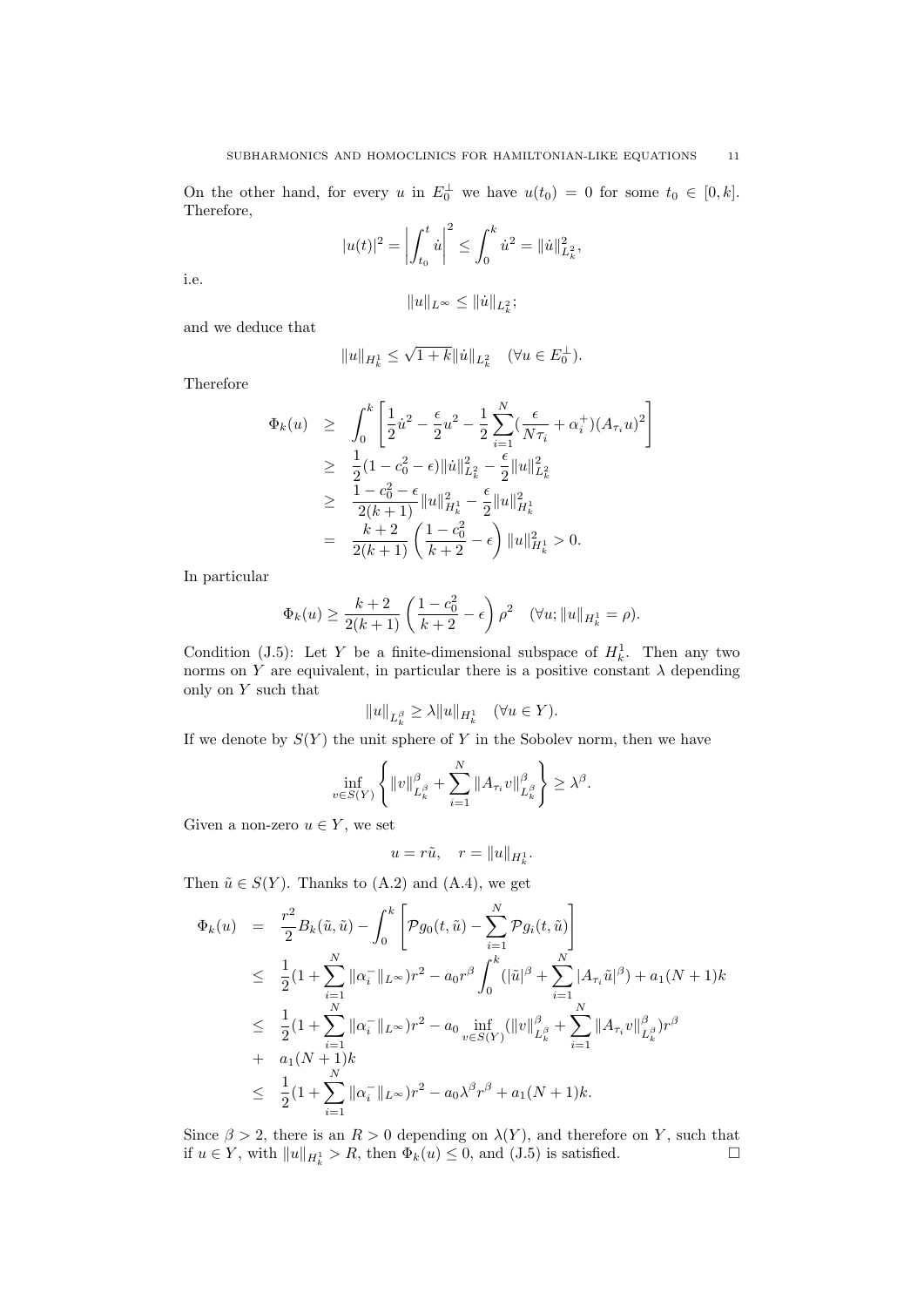#### 12 P. MAKITA

Thanks to Theorem 3.1,  $\Phi_k$  possesses a critical point u in  $H_k^1$  which corresponds to a k-periodic solution of (1.3). The characterization of the critical value  $\Phi_k(u)$ shows that  $u$  is non-constant.

#### 4. Existence of a homoclinic solution

The idea is to construct a sequence  $(u_k)$  such that for k large enough, each  $u_k$ is a non-constant  $k$ -periodic solution of  $(1.1)$ . We shall then show the existence of a convergent subsequence whose limit is a non-trivial critical point of  $\Phi_{\infty}$ .

**Lemma 4.1.** Under the assumptions of Theorem 1.2,  $\Phi_{\infty}$  is a well defined, and  $C<sup>1</sup>$  functional on E. Furthermore, any critical point of  $\Phi_{\infty}$  is a classical solution *of*  $(1.1)$ .

Proof. Write

$$
\Phi_{\infty}(u) = \frac{1}{2}B_{\infty}(u, u) - G_{0, \infty}(u) - \sum_{i=1}^{N} G_{i, \infty}(A_{\tau_i}u),
$$

where

$$
B_{\infty}(u,v) = \int_{\mathbb{R}} \left[ \dot{u}\dot{v} + \omega uv - \sum_{i=1}^{N} \alpha_i (A_{\tau_i} u)(A_{\tau_i} v) \right],
$$
  
\n
$$
G_{i,\infty}(u) = \int_{\mathbb{R}} \mathcal{P}g_i(t,u), \quad i = 0, 1, ..., N.
$$

One easily shows that  $B_{\infty}$  is bounded, and since each the operators  $A_{\tau_i}: E \to E$  is bounded, it follows from Proposition 2.2, that  $G_{0,\infty}, G_{1,\infty} \circ A_{\tau_1}, \ldots, G_{N,\infty} \circ A_{\tau_N} \in$  $C^1(E, \mathbb{R})$ .

It is an easy exercise to compute  $\Phi'_{\infty}(u)\xi$  for any  $u, \xi \in E$ . By standard bootstrap arguments one shows that if  $u \in E$  is a critical point of  $\Phi_{\infty}$ , then it is a weak solution of (1.1). The continuity of u and the  $f_i$ 's then imply  $u \in C^2$ , i.e. u is a classical solution.  $\Box$ 

**Proposition 4.1.** Under the assumptions of Theorem 1.2, any critical point  $u \in E$ of  $\Phi_{\infty}$  satisfies  $\dot{u}(\pm\infty) = 0$ , i.e. it is a homoclinic solution of (1.1) emanating from the origin.

*Proof.* We shall prove that if  $u \in E$  is a critical point of  $\Phi_{\infty}$ , then  $\ddot{u} \in L^2$ , which, obviously implies that  $\dot{u} \in E$  and therefore  $\dot{u}(\pm \infty) = 0$ . Thanks to (A.1), there is a  $\delta > 0$  such that

$$
\max_{0 \le i \le N} |g_i(t, x)| \le |x| \text{ for } |x| \le \delta \text{ and } t \in [0, 1].
$$

Because  $u \in E$ , we have  $u(t) \to 0$  as  $t \to \infty$ , and therefore, there is an  $r_1 > 0$  such that

$$
|u(t)| \le \delta/2
$$
 for all  $|t| \ge r_1$ .

Setting

$$
r_2 = r_1 + \max_{1 \le i \le N} \tau_i,
$$

it then follows that

$$
\max_{1 \leq i \leq N} |A_{\tau_i} u(t)| \leq \delta \text{ for } t \in (-\infty, -r_2] \cup [r_1, \infty),
$$

and

$$
\max_{1 \le i \le N} |A^*_{\tau_i} u(t)| \le \delta \text{ for } t \in (-\infty, -r_1] \cup [r_2, \infty).
$$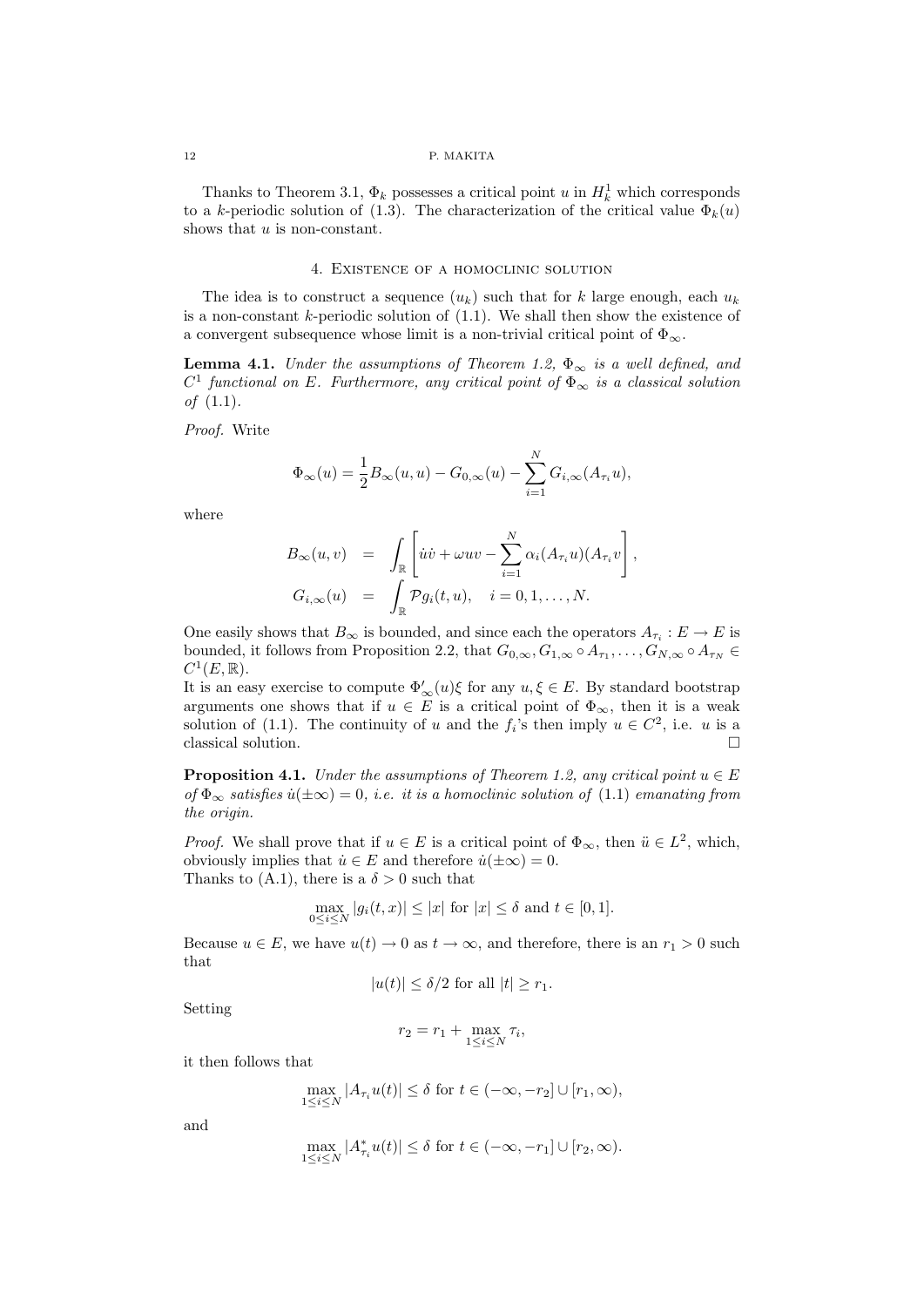Thanks to (1.1), for  $|t| \ge r_2$ , we have

$$
\ddot{u}^{2} \leq (4N+2) \left\{ \omega^{2}(t)u^{2} + g_{0}^{2}(t,u) + \sum_{i=1}^{N} \left[ \alpha_{i}^{2}(t) |A_{\tau_{i}} u|^{2} + \alpha_{i}^{2}(t-\tau_{i}) |A_{\tau_{i}}^{*} u|^{2} \right] \right\} \n+ \sum_{i=1}^{N} \left[ |g_{i}(t, A_{\tau_{i}} u)|^{2} + |g_{i}(t-\tau_{i}, A_{\tau_{i}}^{*} u)|^{2} \right] \left\} \n\leq (4N+2) \left\{ (1 + ||\omega||_{L^{\infty}}^{2})u^{2} + \sum_{i=1}^{N} (1 + ||\alpha_{i}||_{L^{\infty}}^{2}) \left[ |A_{\tau_{i}} u|^{2} + |A_{\tau_{i}}^{*} u|^{2} \right] \right\}.
$$

Thus,

$$
\int_{|t|\geq r_2} \ddot{u}^2 \leq (4N+2) \left\{ (1 + \|\omega\|_{L^{\infty}}^2) \|u\|_{L^2}^2 + 2 \sum_{i=1}^N \tau_i (1 + \|\alpha_i\|_{L^{\infty}}^2) \|u\|_{L^2}^2 \right\}
$$
  

$$
\leq (4N+2) \max \left\{ 1 + \|\omega\|_{L^{\infty}}^2, 2 \sum_{i=1}^N \tau_i (1 + \|\alpha_i\|_{L^2}^2) \right\} \|u\|_E^2 < \infty,
$$

Hence

$$
\int_{\mathbb{R}} \ddot{u}^2 = \int_{|t| \le r_2} \ddot{u}^2 + \int_{|t| \ge r_2} \ddot{u}^2 < \infty.
$$

This shows that  $\ddot{u} \in L^2(\mathbb{R})$ , and the proof is complete.

$$
\Box
$$

.

For convenience  $\Phi_k$  shall, from now on, be defined as an integral over  $[-k/2, k/2]$ instead of  $[0, k]$ .

**Lemma 4.2.** Under the hypotheses of Theorem 1.2, for every  $k \in \mathbb{N}$  (1.1) possesses a non-trivial k-periodic solution.

The proof of the above lemma shall follow from the standard version of the mountain pass theorem:

**Theorem 4.1** (Ambrosetti-Rabinowitz [1]). Let  $J \in C^1(X,\mathbb{R})$  be (PS) and  $J(0)$  = 0. Suppose the following conditions are satisfied

- (J.1) there are constants  $\omega_*, \rho > 0$  such that  $J|_{S_\rho} \ge \omega_*,$
- (J.2) there is an  $e \in X \backslash \overline{B}_{\rho}$  such that  $J(e) \leq 0$ .

Then, J possesses a critical value  $b \geq \omega_*$  characterized by

(4.1) 
$$
b = \inf_{\gamma \in \Gamma} \max_{0 \le s \le 1} J(\gamma(s)),
$$

where

(4.2) 
$$
\Gamma = \{ \gamma \in C([0,1], X) | \gamma(0) = 0 \text{ and } \gamma(1) = e \}.
$$

Observe that

(4.3) 
$$
B_k(v, v) \ge \epsilon_0 \|v\|_{H^1_k}^2 \quad (\forall v \in H^1_k),
$$

where (4.4)

$$
\epsilon_0 = \begin{cases} \min\{\min \omega, 1 - \sum_{i=1}^N \tau_i \| \alpha_i^+ \|_{L^\infty} \} & \text{if } 0 < \min \omega < 4 \sum_{i=1}^N \| \alpha_i^+ \|_{L^\infty} \\ \min\{1, \min \omega - 4 \sum_{i=1}^N \| \alpha_i^+ \|_{L^\infty} \} & \text{if } \min \omega > 4 \sum_{i=1}^N \| \alpha_i^+ \|_{L^\infty} \end{cases}
$$

Indeed, if

$$
0<\min \omega <4\sum_{i=1}^N\|\alpha_i^+\|_{L^\infty},
$$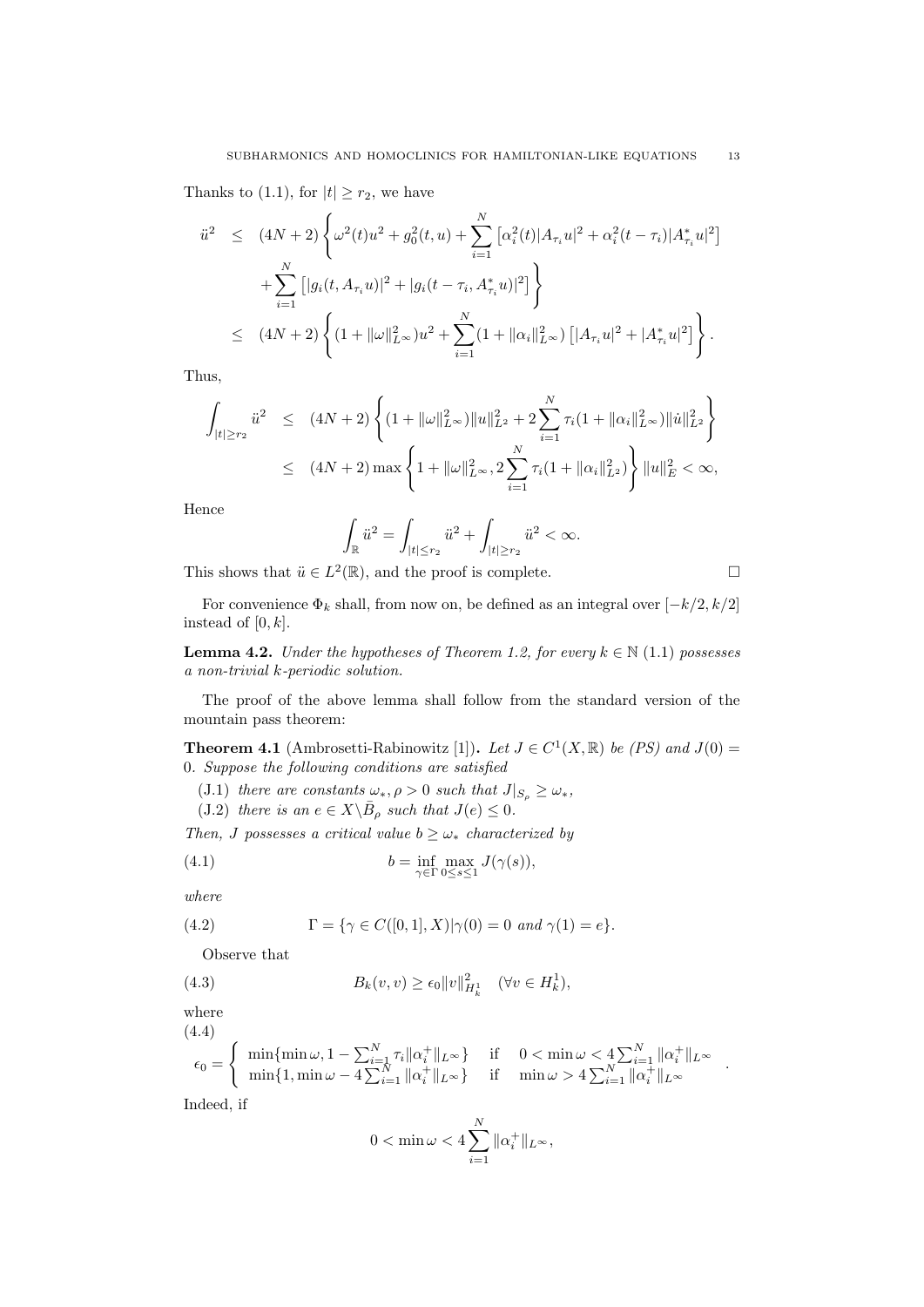then for any  $v \in H_k^1$  we have

$$
B_k(v, v) \geq \|v\|_{L_k^2}^2 + \int_0^k \omega v^2 - \sum_{i=1}^N \int_0^k \alpha_i^+(A_{\tau_i}v)^2
$$
  
\n
$$
\geq \|v\|_{L_k^2}^2 + \min \omega \|v\|_{L_k^2}^2 - \sum_{i=1}^N \|\alpha_i^+\|_{L^\infty} \|A_{\tau_i}v\|_{L_k^2}^2
$$
  
\n
$$
\geq \|v\|_{L_k^2}^2 - \sum_{i=1}^N \tau_i \|\alpha_i^+\|_{L^\infty} \|v\|_{L_k^2}^2 + \min \omega \|v\|_{L_k^2}^2
$$
  
\n
$$
= (1 - \sum_{i=1}^N \tau_i \|\alpha_i^+\|_{L^\infty}) \|v\|_{L_k^2}^2 + \min \omega \|v\|_{L_k^2}^2
$$
  
\n
$$
\geq \min \{\min \omega, 1 - \sum_{i=1}^N \tau_i \|\alpha_i^+\|_{L^\infty}\} \|v\|_{H_k^1}^2,
$$

and if

$$
\min \omega > 4 \sum_{i=1}^{N} \|\alpha_i^+\|_{L^{\infty}},
$$

then we have

$$
B_k(v, v) \geq \|v\|_{L_k^2}^2 + \int_0^k \omega v^2 - \sum_{i=1}^N \int_0^k \alpha_i^+(A_{\tau_i}v)^2
$$
  
\n
$$
\geq \|v\|_{L_k^2}^2 + \min \omega \|v\|_{L_k^2}^2 - \sum_{i=1}^N \|\alpha_i^+\|_{L^\infty} \|A_{\tau_i}v\|_{L_k^2}^2
$$
  
\n
$$
\geq \|v\|_{L_k^2}^2 + \min \omega \|v\|_{L_k^2}^2 - 4 \sum_{i=1}^N \|\alpha_i^+\|_{L^\infty} \|v\|_{L_k^2}^2
$$
  
\n
$$
= \|v\|_{L_k^2}^2 + (\min \omega - 4 \sum_{i=1}^N \|\alpha_i^+\|_{L^\infty}) \|v\|_{L_k^2}^2
$$
  
\n
$$
\geq \min \{1, \min \omega - 4 \sum_{i=1}^N \|\alpha_i^+\|_{L^\infty}\} \|v\|_{H_k^1}^2.
$$

*Proof of Lemma 4.2.* We only have to check that Theorem 4.1 is applicable, i.e.  $\Phi_k$ is (PS), and satisfies the conditions (J.1) and (J.2).

 $\Phi_k$  is (PS). We shall only prove the boundedness of (PS) sequences. The precompactness can be dealt with following the same line of arguments as in the proof of Proposition 3.1.

Let  $(u_m) \subset H_k^1$  be a (PS) sequence, i.e. for some constant  $M \geq 0$  we have

$$
|\Phi_k(u_m)| \leq M
$$
 ( $\forall m$ ) and  $\lim_{m \to \infty} \Phi'_k(u_m) = 0$ .

Then, there is an integer  $m_0$  such that

$$
\|\Phi_k'(u_m)\| \le 1 \quad (\forall m \ge m_0).
$$

Fixing  $m \geq m_0$ , thanks to (A.3) and (4.3), we have

$$
M + \frac{1}{\beta} ||u_m||_{H^1_k} \geq \Phi_k(u_m) - \frac{1}{\beta} \Phi'_k(u_m) u_m
$$
  
=  $(\frac{1}{2} - \frac{1}{\beta}) B_k(u_m, u_m) + \int_0^k \left[ \frac{1}{\beta} g_0(t, u_m) u_m - \mathcal{P} g_0(t, u_m) \right]$   
+  $\sum_{i=1}^N \int_0^k \left[ \frac{1}{\beta} g_i(t, A_{\tau_i} u_m) A_{\tau_i} u_m - \mathcal{P} g_i(t, A_{\tau_i} u_m) \right]$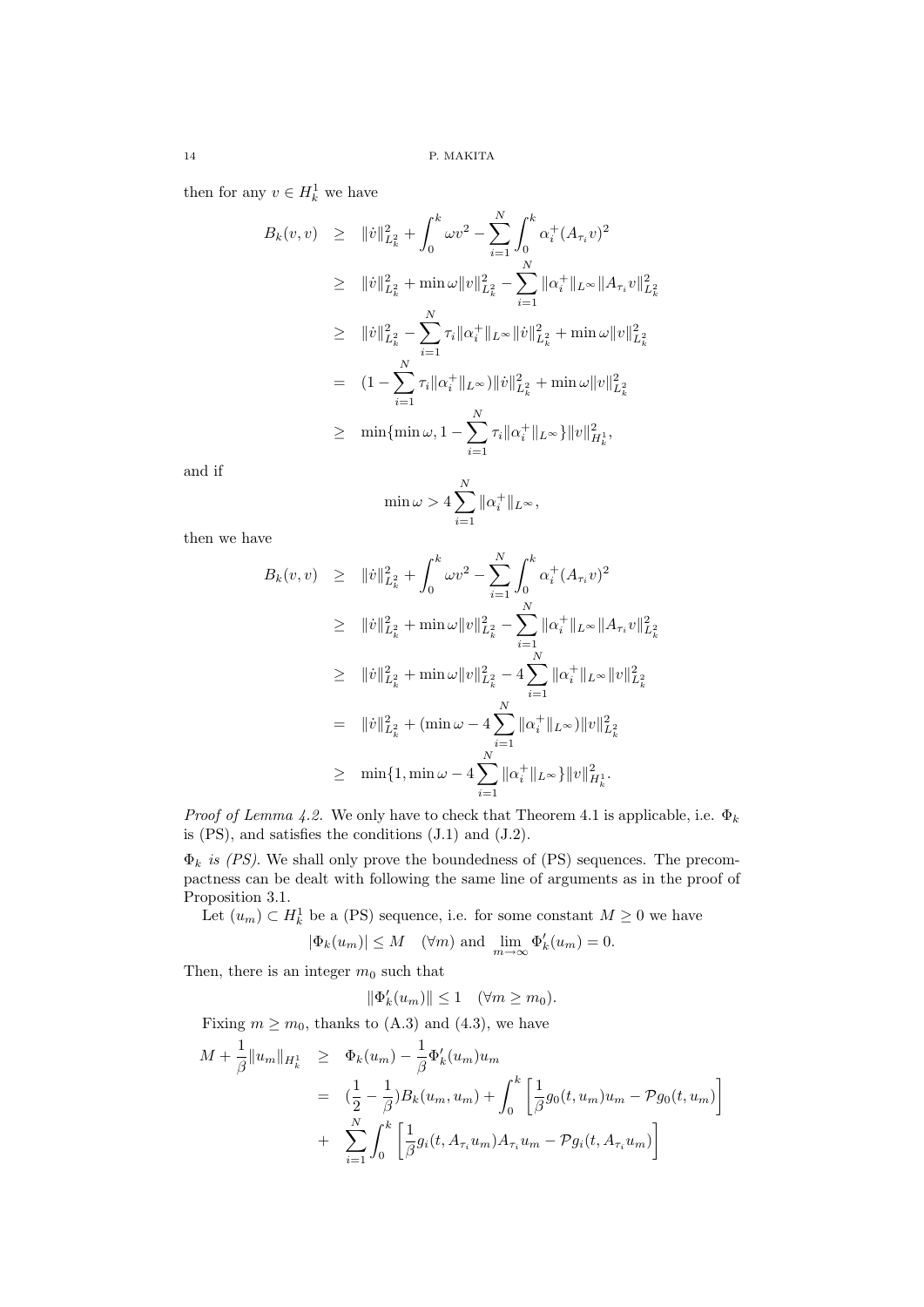$$
\geq \quad (\frac{1}{2} - \frac{1}{\beta})\epsilon_0 \|u_m\|_{H^1_k}^2,
$$

and thus

$$
(\beta - 2)\epsilon_0 \|u_m\|_{H^1_k}^2 - 2\|u_m\|_{H^1_k} \le 2\beta M.
$$

Since  $\beta > 2$ , the previous inequality shows that  $(u_m)$  is bounded in  $H_k^1$ . Condition  $(J.1)$ . We only have to show that

$$
\Phi_k(u) = \frac{1}{2} B_k(u, u) + o(||u||_{H_k^1}^2).
$$

Note that

(4.5) 
$$
\epsilon_0 \|u\|_{H^1_k}^2 \leq B_k(u, u) \leq \max(\|\omega\|_{L^\infty}, 1 + \sum_{i=1}^N \tau_i \|\alpha_i^-\|_{L^\infty}) \|u\|_{H^1_k}^2.
$$

By (A.1), given  $\epsilon > 0$ , there is a  $\delta > 0$  such that if  $|x| \leq \delta$ , then

$$
\mathcal{P}g_0(\cdot, x) \le \frac{\epsilon}{2}x^2,
$$

and

$$
\mathcal{P}g_i(\cdot,x) \leq \frac{\epsilon}{2N\tau_i}x^2 \quad (\forall i=1,2,\ldots,N).
$$

Set

$$
\rho = \frac{\delta}{\max(C_s, \bar{l}(k))},
$$

where  $C_s$  is given by  $(2.4)$  and

$$
\bar{l}(k) = \max_{1 \le i \le N} l(k, \tau_i).
$$

Let  $u \in H_k^1$  with

$$
||u||_{H_k^1} = \rho.
$$

Then, thanks to (2.4) we have

$$
||u||_{L_k^{\infty}} \leq \delta.
$$

Also, thanks to (2.1), we have

$$
||A_{\tau_i}u||_{L_k^{\infty}} \leq \delta \quad (\forall i=1,2,\ldots,N).
$$

It follows that,

$$
0 \le \Phi_k(u) - \frac{1}{2} B_k(u, u) \le \frac{\epsilon}{2} \int_0^k (u^2 + \sum_{i=1}^N \frac{1}{N\tau_i} (A_{\tau_i} u)^2) \le \frac{\epsilon}{2} ||u||_{H_k^1}^2.
$$

Since  $\epsilon > 0$  is arbitrary, we have

$$
\Phi_k(u) - \frac{1}{2} B_k(u, u) = o(||u||^2_{H^1_k}).
$$

In particular, if we choose  $\epsilon$  such that

$$
0<\epsilon<\epsilon_0,
$$

where  $\epsilon_0$  is given by (4.4), then thanks to (4.5), we have

$$
\Phi_k(u) \ge \frac{1}{2}(\epsilon_0 - \epsilon)\rho^2 > 0.
$$

Condition (J.2). Let u be a non-zero element of  $H_k^1$  and  $r > 0$ . Thanks to (A.3), we have

$$
\Phi_k(ru) \le a_2k + \frac{r^2}{2}B_k(u,u) - a_0r^{\beta}\int_{-k/2}^{k/2} (|u|^{\beta} + \sum_{i=1}^N |A_{\tau_i}u|^{\beta}).
$$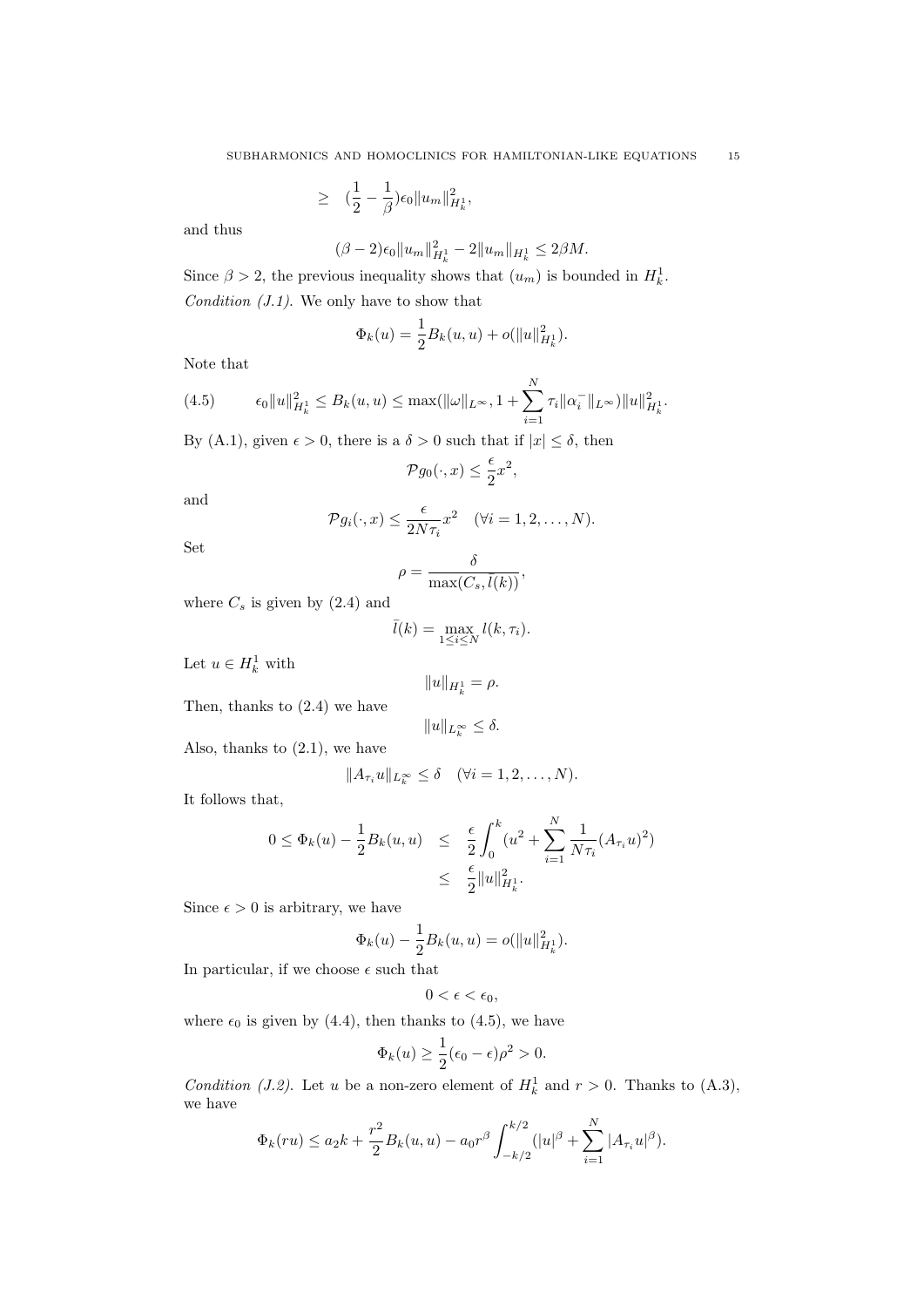But  $\beta > 2$ , therefore  $\Phi_k(ru) \to -\infty$  as  $r \to \infty$  and there is an  $r_u > 0$  such that  $\Phi_k(ru) < 0$  for  $r > r_u$ .  $\Phi_k(ru) \leq 0$  for  $r \geq r_u$ .

From now,  $\Phi_k$  is defined as an integral over  $[-k/2, k/2]$ . Let

$$
k_0 = \max_{1 \le i \le N} [\tau_i] + 1,
$$

where [\*] denotes the integer part of \*, and  $e_0$  a non-zero member of  $C^1([-k_0, k_0])$ whose support lies inside  $(-k_0, 0)$ . Denote by  $e_{2k_0}$  the  $2k_0$ -periodic extension of  $e_0$  on the whole R. Given  $k > 2k_0$ , we extend continuously  $e_0$  on  $[-k/2, k/2]$  and denote that extension by  $\tilde{e}$ , i.e.  $\tilde{e}$  agrees with  $e_0$  on  $[-k_0, k_0]$ , and equals 0 elsewhere. We now extend  $\tilde{e}$  on the whole  $\mathbb R$  in a k-periodic fashion, and denote that extension by  $\tilde{e}_k$ , i.e.  $\tilde{e}_k$  is k-periodic and agrees with  $\tilde{e}$  on  $[-k/2, k/2]$ . Obviously, we have

$$
\|\tilde{e}_k\|_{H^1_k} = \|e_0\|_{H^1(-k_0,0)} \quad (\forall k \ge 2k_0),
$$

and for  $k \geq 2k_0$  and  $|t| \leq k/2$  we have

$$
A_{\tau_i} \tilde{e}_k(t) = \begin{cases} A_{\tau_i} \tilde{e}_{k_0}(t) & \text{if } t \in [-2k_0, 0] \\ 0 & \text{otherwise} \end{cases} .
$$

Using the fact that  $\tilde{e}_{2k_0}$  is  $2k_0$ -periodic, we have, for any  $r > 0$ , and any  $i =$  $1, 2, \ldots, N$ :

$$
\int_{-k/2}^{k/2} \mathcal{P}g_i(t, rA_{\tau_i}\tilde{e}_k) = \int_{-2k_0}^{0} \mathcal{P}g_i(t, rA_{\tau_i}\tilde{e}_{2k_0})
$$
\n
$$
= \int_{-2k_0}^{-k_0} \mathcal{P}g_i(t, rA_{\tau_i}\tilde{e}_{2k_0}) + \int_{-k_0}^{0} \mathcal{P}g_i(t, rA_{\tau_i}\tilde{e}_{2k_0})
$$
\n
$$
= \int_{0}^{k_0} \mathcal{P}g_i(t, rA_{\tau_i}\tilde{e}_{2k_0}) + \int_{-k_0}^{0} \mathcal{P}g_i(t, rA_{\tau_i}\tilde{e}_{2k_0})
$$
\n
$$
= \int_{-k_0}^{k_0} \mathcal{P}g_i(t, rA_{\tau_i}\tilde{e}_{2k_0}).
$$

Since  $\mathcal{P}g_0(\cdot,0)=0$ , and  $\tilde{e}_{k_0}$  is a non-zero element of  $H^1_{2k_0}$ , we can always choose r in such a way that

$$
\Phi_k(r\tilde{e}_k) = \Phi_{2k_0}(r\tilde{e}_{2k_0}) \leq 0.
$$

From now on, we assume that  $k \geq 2k_0$ , and set

$$
e_k = r \tilde{e}_k,
$$

where r is such that the above property holds. Denote by  $b_k$  the critical value of  $\Phi_k$  given by (4.1), with

$$
\Gamma = \Gamma_k := \{ \gamma \in C([0,1], H^1_k) | \gamma(0) = 0 \text{ and } \gamma(1) = e_k \}.
$$

Let  $u_k$  be the corresponding critical point.

We have the following

**Lemma 4.3.** The sequences  $(u_k)$ ,  $(\dot{u}_k)$  and  $(\ddot{u}_k)$  are uniformly bounded in  $(C_b(\mathbb{R}), ||\cdot||)$  $||_{L^{\infty}}$ ). Furthermore, there is a positive integer  $k_{*}$  such that for  $k \geq k_{*}$  the solution  $(u_k)$  is non-constant.

*Proof. Uniform upper bound for*  $||u_k||_{L^{\infty}}$ : Let  $\gamma_k \in \Gamma_k$  be given by  $\gamma_k(s) = s e_k$ . Then

$$
\Phi_k(\gamma_k(s)) = \Phi_{2k_0}(\gamma_{2k_0}(s)),
$$

and we deduce that

(4.6) 
$$
b_k \leq \max_{0 \leq s \leq 1} \Phi_{2k_0}(\gamma_{2k_0}(s)) =: b_0.
$$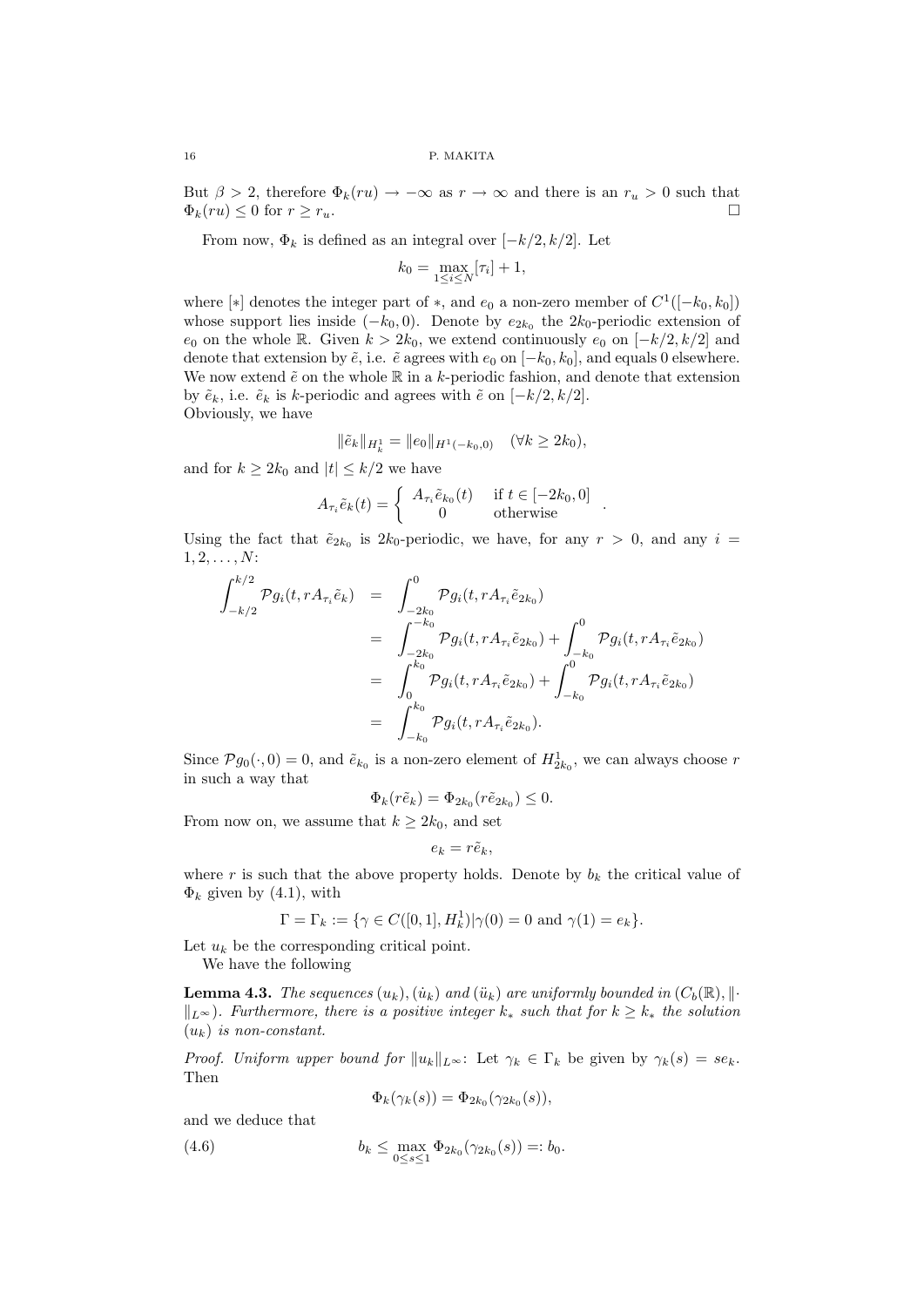Note that

$$
b_k = \Phi_k(u_k) - \frac{1}{\beta} \Phi'_k(u_k) u_k \geq (\frac{1}{2} - \frac{1}{\beta}) \epsilon_0 \|u_k\|_{H^1_k}^2.
$$

Thus, by (4.6) we have

(4.7) 
$$
||u_k||_{H_k^1} \le \left(\frac{2\beta b_0}{(\beta - 2)\epsilon_0}\right)^{1/2}.
$$

It then follows from (4.7) and (2.4) that

(4.8) 
$$
||u_k||_{L^{\infty}} \le \sqrt{2}||u_k||_{H^1_k} \le M_0 = 2\left(\frac{\beta b_0}{(\beta - 2)\epsilon_0}\right)^{1/2}.
$$

Uniform bound for  $\|\ddot{u}_k\|_{L_k^{\infty}}$ : It follows from the periodicity of  $u_k$ , the continuity of the  $f_i$ 's, and from  $(1.1)$  that, for all t:

$$
|ii_k(t)| \leq \max_{0 \leq t \leq k} |f_0(t, u_k)|
$$
  
+ 
$$
\sum_{i=1}^N \left[ \max_{0 \leq t \leq k} |f_i(t, A_{\tau_i} u_k(t))| + \max_{0 \leq t \leq k} |f_i(t - \tau_i, A_{\tau_i}^* u_k(t))| \right]
$$
  

$$
\leq \max_{z \in \Omega_0} |f_0(z)| + 2 \sum_{i=1}^N \max_{z \in \Omega_1} |f_i(z)| =: M_2,
$$

where

$$
\Omega_0 = [0, 1] \times [-M_0, M_0], \quad \Omega_1 = [0, 1] \times [-2M_0, 2M_0].
$$

Thus

$$
\|\ddot{u}_k\|_{L^{\infty}} = \|\ddot{u}_k\|_{L^{\infty}_k} \le M_2 \quad (\forall k \ge 2k_0).
$$

Uniform upper bound for  $||\dot{u}_k||_{L^{\infty}}$ : Let  $|t| \leq k/2$ . By the mean value theorem, we have

$$
\dot{u}_k(t_k) = \int_{t-1}^t \dot{u}_k(s)ds = u_k(t) - u_k(t-1)
$$

for some  $t_k \in [t-1, t]$ . It follows that

$$
|\dot{u}_k(t)| = \left| \dot{u}_k(t_k) + \int_{t_k}^t \ddot{u}_k(s)ds \right| \leq |u_k(t) + |u_k(t-1)| + \int_{t_k}^t |\ddot{u}_k(s)|ds
$$
  

$$
\leq 2M_0 + \int_{t-1}^t M_2ds
$$
  

$$
= 2M_0 + M_2.
$$

Thus

 $\|\dot{u}_k\|_{L^\infty} = \|\dot{u}_k\|_{L^\infty_k} \le M_2 := 2M_0 + M_2 \quad (\forall k \ge 2k_0).$ 

Uniform lower bound for  $||u_k||_{L^{\infty}}$ . For each  $i = 0, 1, ..., N$  we defined  $Y_i : [0, \infty) \to$  $\mathbb{R}$  by  $Y_i(s) = 0$  if  $s = 0$ , and for  $s > 0$ 

 $Y_i(s) = \max\{x^{-1}g_i(t,x): t \in [0,1] \text{ and } 0 < |x| \le s\}, 0 \le i \le N.$ 

For each i, the map  $s \mapsto Y_i(s)$  is continuous, non-decreasing, and non-negative. Since

$$
|u_k(t)|\leq s_k:=\|u_k\|_{L_k^\infty},
$$

for every  $t$ , it readily follows from the definition of  $Y_0$  that

$$
\frac{g_0(t, u_k(t))}{u_k(t)} \le Y_0(s_k),
$$

for every t for which the left hand side is well defined. Similarly, for each  $i =$  $1, 2, \ldots, N$ , we have

$$
\frac{g_i(t, Au_k(t))}{Au_k(t)} \le Y_i(2s_k),
$$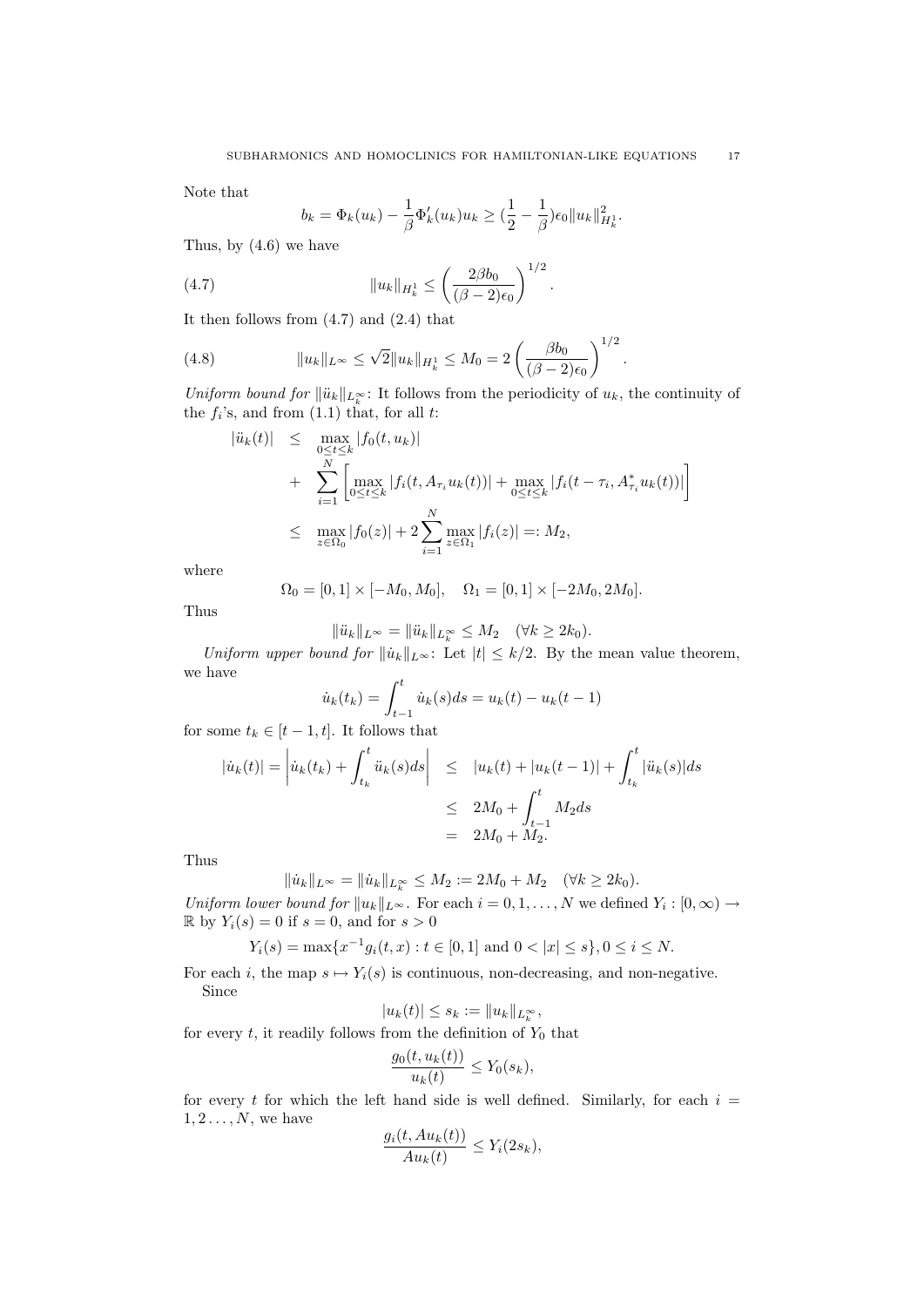whenever the left hand side is well defined. Using the definition of  $u_k$ , we infer that

$$
\epsilon_0 \|u_k\|_{H_k^1}^2 \leq B_k(u_k, u_k)
$$
\n
$$
= \int_{-k/2}^{k/2} \left[ \dot{u}_k^2 + \omega u_k^2 - \sum_{i=1}^N \alpha_i (A_{\tau_i} u_k)^2 \right]
$$
\n
$$
= \int_{-k/2}^{k/2} \left[ g_0(t, u_k) u_k + \sum_{i=1}^N g_i(t, A_{\tau_i} u_k) A_{\tau_i} u_k \right]
$$
\n
$$
\leq \int_{-k/2}^{k/2} \left[ Y_0(s_k) u_k^2 + \sum_{i=1}^N Y_i(2s_k) (A_{\tau_i} u_k)^2 \right]
$$
\n
$$
\leq Y_0(s_k) \|u_k\|_{L_k^2}^2 + \|\dot{u}_k\|_{L_k^2}^2 \sum_{i=1}^N \tau_i Y_i(2s_k)
$$
\n
$$
\leq (Y_0(s_k) + \sum_{i=1}^N \tau_i Y_i(2s_k)) \|u_k\|_{H_k^1}^2
$$
\n
$$
= Y(s_k) \|u_k\|_{H_k^1}^2,
$$

where

$$
Y(s) = Y_0(s) + \sum_{i=1}^{N} \tau_i Y_i(2s)
$$

It is clear that Y enjoys the same properties as the  $Y_i$ 's, therefore, since  $s_k \neq 0$ , there is a positive number  $\delta_0$  which is independent of k such that

(4.9) kukkL<sup>∞</sup> ≥ δ0.

Existence of  $k_*$ . We argue by contradiction. Suppose all the  $u_k$  are constants. Then we have

$$
\delta_0 \le ||u_k||_{L^{\infty}} = |u_k(0)| = \frac{||u_k||_{H^1_k}}{\sqrt{k}} \le \frac{M_0}{\sqrt{2k}}
$$

for k large enough. This contradicts the fact that  $\delta_0$  is non-zero. Therefore, there must be such a  $k_*$ .

**Lemma 4.4.** The sequence  $(u_k)$  possesses a convergent subsequence  $(\tilde{u}_k)$  whose limit,  $\tilde{u}$ , belongs to E and is a non-zero critical point of  $\Phi_{\infty}$ .

*Proof.* First, note that the sequences  $(u_k)$  and  $(\dot{u}_k)$  are equicontinuous. Indeed, given  $k \geq k_*$ , and  $t_1, t_2 \in \mathbb{R}$ , we have

$$
\begin{aligned}\n|u_k(t_2) - u_k(t_1)| &= \left| \int_{t_1}^{t_2} \dot{u}_k(s) ds \right| \le M_1 |t_2 - t_1| \\
|\dot{u}_k(t_2) - \dot{u}_k(t_1)| &= \left| \int_{t_1}^{t_2} \ddot{u}_k(s) ds \right| \le M_2 |t_2 - t_1|\n\end{aligned}
$$

Hence, in view of Lemma 4.2 and thanks to Arzelà-Ascoli's Theorem, a subsequence  $(\tilde{u}_k)$  converges in  $C^1_{loc}(\mathbb{R})$ , say to some  $\tilde{u}$ . Actually  $\tilde{u}_k \to \tilde{u}$  in  $C^2_{loc}(\mathbb{R})$  since each  $\tilde{u}_k$  satisfies (1.1).

By (4.7), one infers hat

$$
\int_{\mathbb{R}} (\dot{\tilde{u}}^2 + \tilde{u}^2) \le M_0^2/2,
$$

i.e.  $\tilde{u} \in E$ . It only remains to show that

 $\Phi_{\infty}'(\tilde{u}) = 0.$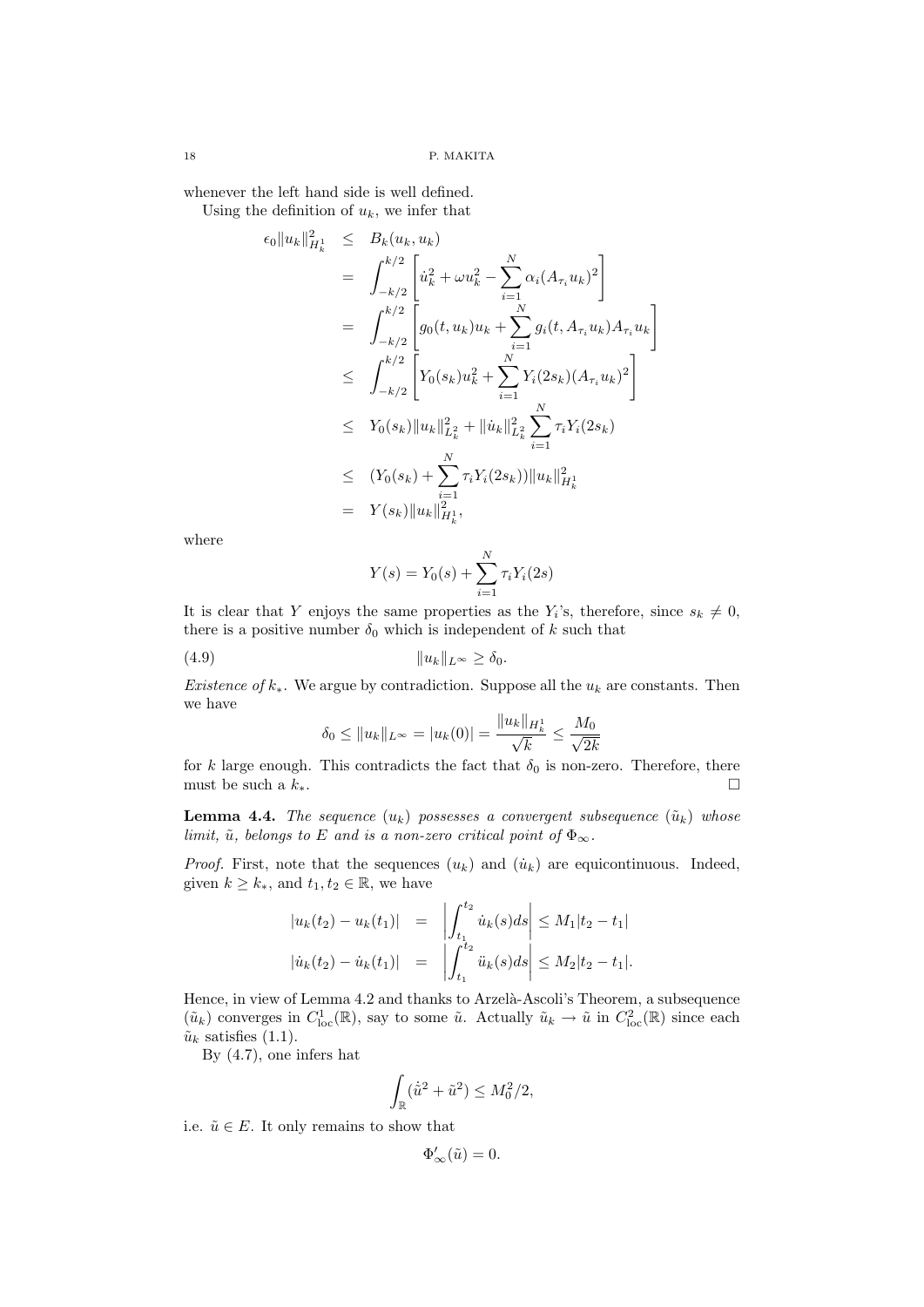Let  $\xi$  be a test function on R. Denote by  $I_0, I_1, \ldots, I_N$  the supports of  $\xi(\cdot)$ ,  $\xi(\cdot + \tau_1), \ldots, \xi(\cdot + \tau_N)$ , respectively. Let  $k \in \mathbb{N}$  be sufficiently large, so that

$$
I := \bigcup_{i=1}^{N} I_i \subset (-k/2, k/2).
$$

Then, we have

$$
\begin{array}{lll} \Phi^{\prime}_{\infty}(\tilde{u})\xi & = & \Phi^{\prime}_{\infty}(\tilde{u})\xi-\Phi^{\prime}_{k}(\tilde{u}_{k})\xi \\ & = & B_{I}(\tilde{u}-\tilde{u}_{k},\xi)+(G^{\prime}_{0,I}(\tilde{u})-G^{\prime}_{0,I}(\tilde{u}_{k}))\xi+(G^{\prime}_{I}(\tilde{u})-G^{\prime}_{I}(\tilde{u}_{k}))\xi, \end{array}
$$

with

$$
B_I(w,\xi) = \int_I \left[ \dot{w}\dot{\xi} + \omega w \xi - \sum_{i=1}^N \alpha_i A_{\tau_i} w A_{\tau_i} \xi \right],
$$
  
\n
$$
G'_{0,I}(w)\xi = \int_I g_0(t,w)\xi,
$$
  
\n
$$
G'_I(w)\xi = \sum_{i=1}^N \int_I g_i(t, A_{\tau_i} w) A_{\tau_i} \xi.
$$

Note that

$$
|B_{I}(\tilde{u} - \tilde{u}_{k}, \xi)| \leq \|\dot{\tilde{u}} - \dot{\tilde{u}}_{k}\|_{L^{\infty}(I)} \int_{I} |\dot{\xi}| + \|\tilde{u} - \tilde{u}_{k}\|_{L^{\infty}(I)} \int_{I} \omega |\xi|
$$
  
+ 
$$
2\|\tilde{u} - \tilde{u}_{k}\|_{L^{\infty}(I)} \sum_{i=1}^{N} \int_{I_{i}} |\alpha_{i}| |A_{\tau_{i}} \xi|
$$
  

$$
\leq |I|^{1/2} \|\dot{\xi}\|_{L^{2}(I)} \|\dot{\tilde{u}} - \dot{\tilde{u}}_{k}\|_{L^{\infty}(I)}
$$
  
+ 
$$
|I|^{1/2} \|\omega\|_{L^{\infty}} \|\xi\|_{L^{2}(I)} \|\tilde{u} - \tilde{u}_{k}\|_{L^{\infty}(I)}
$$
  
+ 
$$
2\|\tilde{u} - \tilde{u}_{k}\|_{L^{\infty}(I)} \sum_{i=1}^{N} \sqrt{\tau_{i}} \|\alpha_{i}\|_{L^{\infty}} \|\dot{\xi}\|_{L^{2}(I)}
$$
  

$$
\leq b_{*} \|\xi\|_{E} (\|\tilde{u} - \tilde{u}_{k}\|_{L^{\infty}(I)} + \|\dot{\tilde{u}} - \dot{\tilde{u}}_{k}\|_{L^{\infty}(I)})
$$
  
= 
$$
b_{*} \|\xi\|_{E} \|\tilde{u} - \tilde{u}_{k}\|_{C^{1}(I)},
$$

where

$$
b_* = \max\left( |I|^{1/2}, \|\omega\|_{L^\infty} + 2 \sum_{i=1}^N \sqrt{\tau_i} \|\alpha_i\|_{L^\infty} \right),
$$

Since  $\tilde{u}_k \to \tilde{u}$  in  $C^1_{loc}$ , it follows from the above estimate that  $B_I(\tilde{u} - \tilde{u}_k, \xi) \to 0$  as  $k \to \infty$ .

Similarly, we have

$$
|G'_{0,I}(\tilde{u})\xi - G'_{0,I}(\tilde{u}_k)\xi| \leq |I|^{1/2} \|\xi\|_{E} \|g_0(\cdot, \tilde{u}) - g_0(\cdot, \tilde{u}_k)\|_{L^{\infty}(I)}
$$
  

$$
|G'_{I}(\tilde{u})\xi - G'_{I}(\tilde{u}_k)\xi| \leq \sum_{i=1}^{N} \int_{I} |g_i(t, A_{\tau_i}\tilde{u}) - g_i(t, A_{\tau_i}\tilde{u}_k)||A_{\tau_i}\xi|
$$
  

$$
\leq |I|^{1/2} \|\xi\|_{E} \sum_{i=1}^{N} \sqrt{\tau_i} \|g_i(\cdot, A_{\tau_i}\tilde{u}) - g_i(\cdot, A_{\tau_i}\tilde{u}_k)\|_{L^{\infty}(I)}
$$

It then follows from the continuity of the  $g_i$ 's, and the convergence  $\tilde{u}_k \to \tilde{u}$  in  $C^1_{loc}$ that

$$
\lim_{k} |G'_{0,I}(\tilde{u})\xi - G'_{0,I}(\tilde{u}_k)\xi| = 0 \text{ and } \lim_{k} |G'_{I}(\tilde{u})\xi - G'_{I}(\tilde{u}_k)\xi| = 0.
$$

Thus

$$
|\Phi'_{\infty}(\tilde{u})\xi| = \lim_{k} |\Phi'_{\infty}(\tilde{u})\xi - \Phi'_{k}(\tilde{u}_{k})\xi| = 0.
$$

Since  $\xi$  is arbitrary, we have  $\Phi'_{\infty}(\tilde{u}) = 0$ .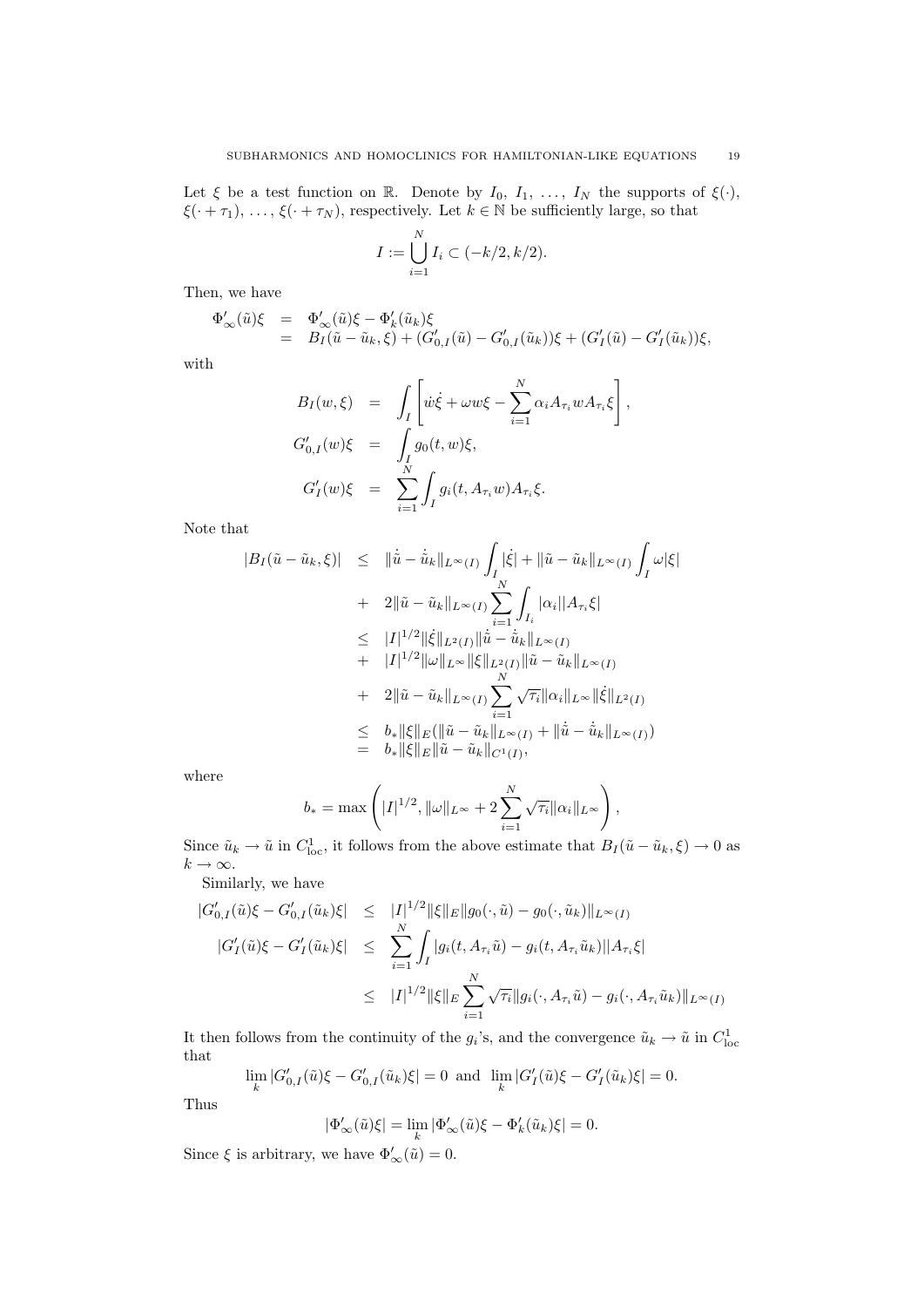From (4.9), one infers that

$$
\|\tilde{u}\|_{L^{\infty}} \ge \delta_0 > 0,
$$

that is,  $\tilde{u} \not\equiv 0$ .

#### 5. Applications: travelling waves in lattices with N-nearest-neighbour interaction

In this section we study periodic and homoclinic travelling waves in infinite lattices with N-nearest-neighbour interaction.

Consider an infinite lattice of particles subejcted to a potential  $V_0$  and such that each particle interacts with its  $N$  (first) nearest neighbours<sup>1</sup>, under the potentials  $V_1, \ldots, V_N$ . The equation of the motion of a single particle is described by Newton's law, i.e.

(5.1) 
$$
\ddot{q}_j + V'_0(q_j) = \sum_{i=1}^N \left[ V'_i(q_{j+i} - q_i) - V'_i(q_i - q_{j-i}) \right], \ j \in \mathbb{Z}.
$$

A travelling wave is a solution of (5.1) of the form

(5.2) 
$$
q_j(t) = u(j-ct), j \in \mathbb{Z},
$$

where  $c > 0$  is the wave speed and u the wave profile. Inserting (5.2) into (5.1) yields the advanced-delayed ODE

(5.3) 
$$
c^2 \ddot{u} + V_0'(u) = \sum_{i=1}^N \left[ V_i'(A_i u) - V_i'(A_i^* u) \right].
$$

We shall consider potentials of the type

$$
(V) \quad V_i(x) = \frac{\lambda_i}{2}x^2 + W_i(x), \quad i = 0, 1, \dots, N.
$$

Let  $c_* \geq 0$  be given by

$$
c_*^2 = \begin{cases} 0 & \text{if } -\infty < \lambda_0 < -4 \sum_{i=1}^N \max(0, \lambda_i) \\ \sum_{i=1}^N i \max(0, \lambda_i) & \text{if } -4 \sum_{i=1}^N \max(0, \lambda_i) \le \lambda_0 \le 0. \end{cases}
$$

Then we have the following

**Corollary 5.1.** Let the  $V_i \in C^1(\mathbb{R})$  be given by (V). Suppose  $\lambda_0 = 0$ , and each  $W \in \{W_i : 0 \leq i \leq N\}$  satisfies the following conditions:

(W.1)  $W(x) = o(x^2)$  as  $x \to 0$ , and

(W.2)  $W \ge 0$  and there are constants  $\beta > 2, r_0 > 0$  such that  $\beta W(x) \le xW'(x)$ for  $|x| > r_0$ .

Then for any  $\tau > 0$ , and any  $c > c_*$ , (5.3) possesses a non-constant  $\tau$ -periodic solution.

**Corollary 5.2.** Let the  $V_i \in C^1(\mathbb{R})$  be given by (V). Suppose  $\lambda_0 < 0$  and each  $W \in \{W_i : 0 \leq i \leq N\}$  satisfies the growth condition

(W.3) there exists a constant  $\beta > 2$  such that

$$
0 < \beta W(x) \le xW'(x) \quad \forall x \ne 0.
$$

Then for any  $c > c_*$ , (5.3) possesses a non-trivial homoclinic solution emanating from  $\theta$ .

<sup>&</sup>lt;sup>1</sup>This means that each particle interacts with  $2N$  other particles.